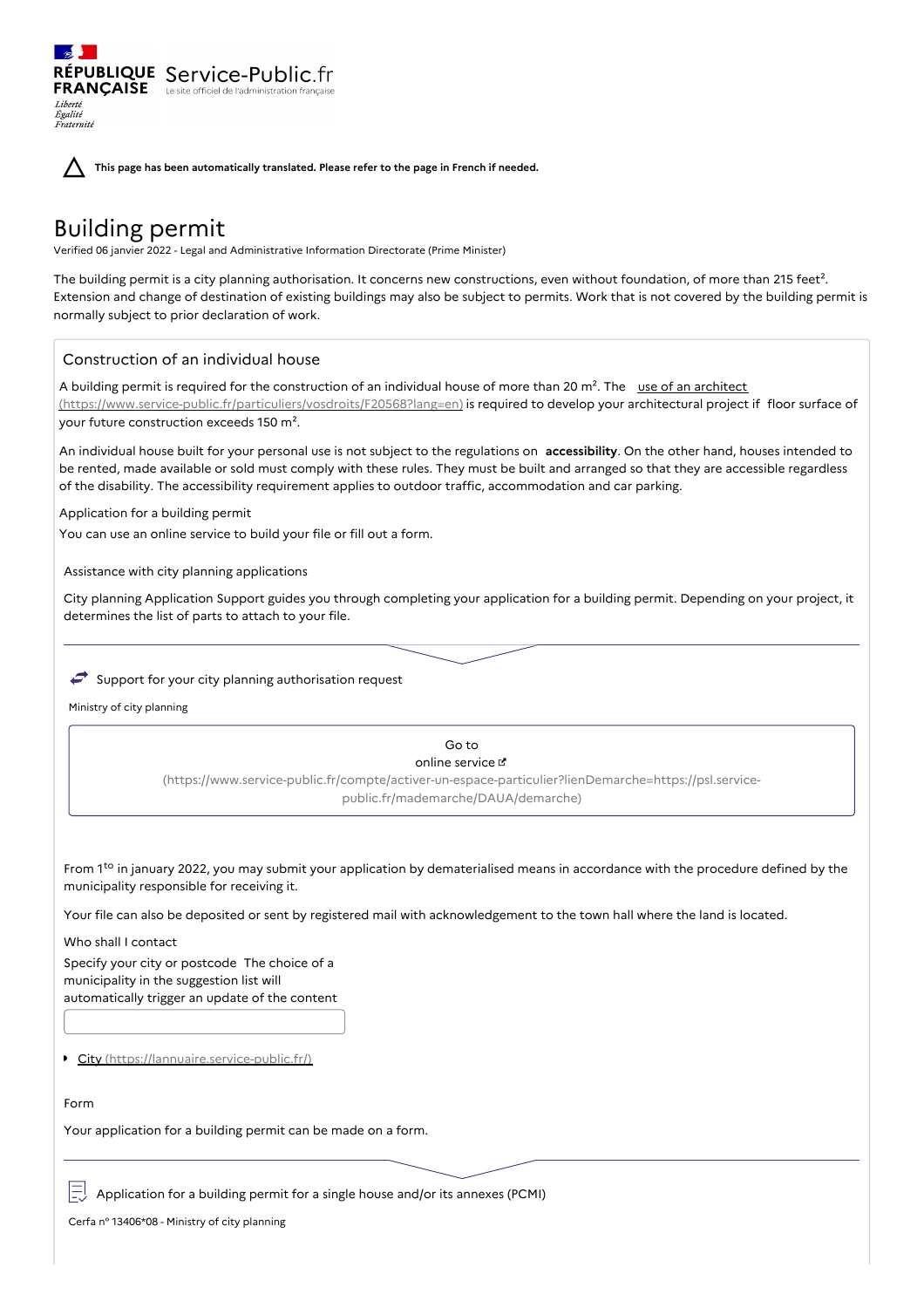#### Go to form(pdf - 798.1 KB)

[\(https://www.formulaires.service-public.fr/gf/cerfa\\_13406.do\)](https://www.formulaires.service-public.fr/gf/cerfa_13406.do)

## **E** Consult the online manual

- 2 Notice Permit to build, build, demolish, pre-declaration <sup>1</sup> [\(https://www.formulaires.service-public.fr/gf/getNotice.do?](https://www.formulaires.service-public.fr/gf/getNotice.do?cerfaNotice=51434&cerfaFormulaire=88065) cerfaNotice=51434&cerfaFormulaire=88065)
- **Help Sheet for the Calculation of Floor and Taxable Surface E** [\(https://www.formulaires.service-public.fr/gf/getAnnexe.do?](https://www.formulaires.service-public.fr/gf/getAnnexe.do?cerfaAnnexe=2&cerfaFormulaire=13406*08) cerfaAnnexe=2&cerfaFormulaire=13406\*08)

#### **Formulaires annexes**

Document to be attached to the building permit when several persons are involved in the same project : > Complementary/other applicants for the same project d' [\(https://www.formulaires.service-public.fr/gf/getAnnexe.do?](https://www.formulaires.service-public.fr/gf/getAnnexe.do?cerfaAnnexe=3&cerfaFormulaire=88065*08) cerfaAnnexe=3&cerfaFormulaire=88065\*08)

The construction permit file includes the following documents:

- **Form**
- Declaration of the elements necessary for the calculation of taxes (from which the development tax (https://www.service[public.fr/particuliers/vosdroits/F23263?lang=en\)](https://www.service-public.fr/particuliers/vosdroits/F23263?lang=en) or payment for subdensity)
- **Attachment Slip** that identifies the parts you want to supply according to your project

Some documents must be attached to the folder:

- **Situation plan** of the land within the commune, which specifies its scale and its orientation towards the north
- **Mass Plan** of the buildings, rated in the 3 dimensions which specifies its scale and the orientation of the land in relation to the north
- **Cutting plan** which specifies the location of the construction in relation to the land profile
- **Notice** describing the terrain and presenting the project
- **Roof and façade map** for all projects. It must show the initial and future state when the project has the effect of modifying the facades or roofs
- **Graphic Document** such as freehand sketches or computer simulations. It allows you to evaluate the insertion of the project in its environment
- **Photo** to place the land in its **nearby**
- **Photo** to place the land in its **remote environment**

Additional parts may be required depending on your project.

**FYI :** the administration can request only the documents provided in the attachment form.

If you are in the metropolitan area, you must also include a **certificate of recognition of thermal regulation**.

You will have to go back to town:

- **4** full folders
- **5** additional copies of the status plan
- 5 more copies of the mass plan
- 5 more copies of cutting plan

Additional copies of the permit and attached file are required if your project is located in a protected site (near historic monuments, remarkable heritage sites or protected site classified or pending). To find out if you are in this situation, ask the city planning department of your town hall.

From  $1<sup>to</sup>$  in january 2022, you may submit your application by dematerialised means in accordance with the procedure defined by the municipality responsible for receiving it.

Your file can also be deposited or sent by registered mail with acknowledgement to the town hall where the land is located.

Who shall I contact

Specify your city or postcode The choice of a municipality in the suggestion list will automatically trigger an update of the content

City [\(https://lannuaire.service-public.fr/\)](https://lannuaire.service-public.fr/)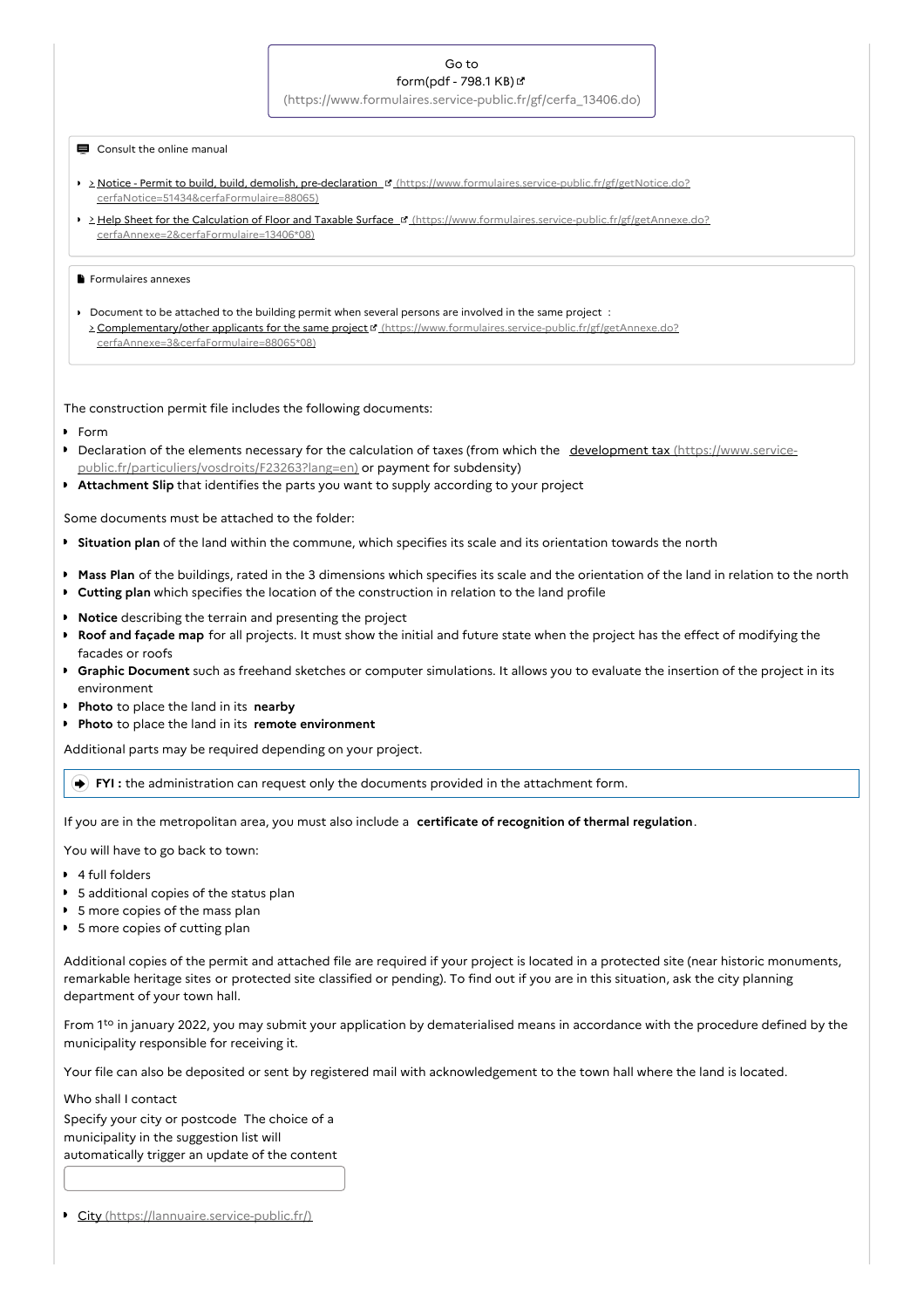Upon receipt of your application for a permit, the town hall issues or sends you a receipt. It shall include a registration number indicating the starting point of the date from which the work may begin.

If your file is incomplete, the town hall has 1 month to claim the missing pieces. You will then have 3 months to complete it. If you do not provide the missing parts, your application will be considered rejected.

A Notice of Application for a Permit is posted in the City Hall within 15 days of your filing and for the duration of the investigation of the file. This notice specifies the essential characteristics of your project.

Instruction Time

General case

Instruction time is **2 months for a single house and its annexes** and 3 months for other projects.

Remarkable heritage site

The investigation period is 3 months. You will be informed within one month of the filing of your application.

On the edge of a historical monument

The investigation period is 3 months. You will be informed within one month of the filing of your application.

## Decisions of the City Council

The building permit shall be granted if the proposed works comply with the rules of land use, location, destination, nature, architecture, dimensions, sanitation of buildings and development of their surroundings.

The planned construction must comply with the local city planning plan in force in the municipality.

If a city planning certificate has been issued

If the permit is filed within 18 months of the issuance of the city planning certificate, the city planning, fee and contribution rules apply as they existed on the date of the certificate. They can't be questioned.

If the project is located in a subdivision

During the 5 years following the authorisation to leave, the town hall applies the same city planning rules. When the subdivision has been subject to a preliminary declaration of works (SOW), this 5-year period begins on the date of non-opposition. When a development permit has been issued, the time limit begins on the completion date of the development.

Answer from City Hall

City Hall can accept or reject your request. It may also suspend its decision ( stay).

Répondez aux questions successives et les réponses s'afficheront automatiquement

## Acceptance

The decision of the town hall takes the form of an order. This decision is sent to you by registered letter with notification of receipt or by email.

 **Warning :** within <sup>3</sup> months of the date of the permit decision, the town hall may withdraw <sup>a</sup> permit if it considers that it was issued illegally.

## Refusal

Refusal to issue a building permit takes the form of a reasoned order. It shall also indicate the means and time limits for appeal. This decision is sent to you by registered letter with notification of receipt or by email.

You can ask the town hall to review its position within 2 months of the refusal by registered letter with notice of receipt.

#### Who shall I contact

Specify your city or postcode The choice of a municipality in the suggestion list will automatically trigger an update of the content

City [\(https://lannuaire.service-public.fr/\)](https://lannuaire.service-public.fr/)

#### No response

If you do not receive a reply from the town hall after the investigation period has expired, **permit is tacitly granted**.

Upon your request, the City Council may issue you a certificate stating that you have not opposed the application.

If you do not obtain this certificate within 2 months of your request, you can appeal to the administrative court (https://www.service[public.fr/particuliers/vosdroits/F2478?lang=en\).](https://www.service-public.fr/particuliers/vosdroits/F2478?lang=en)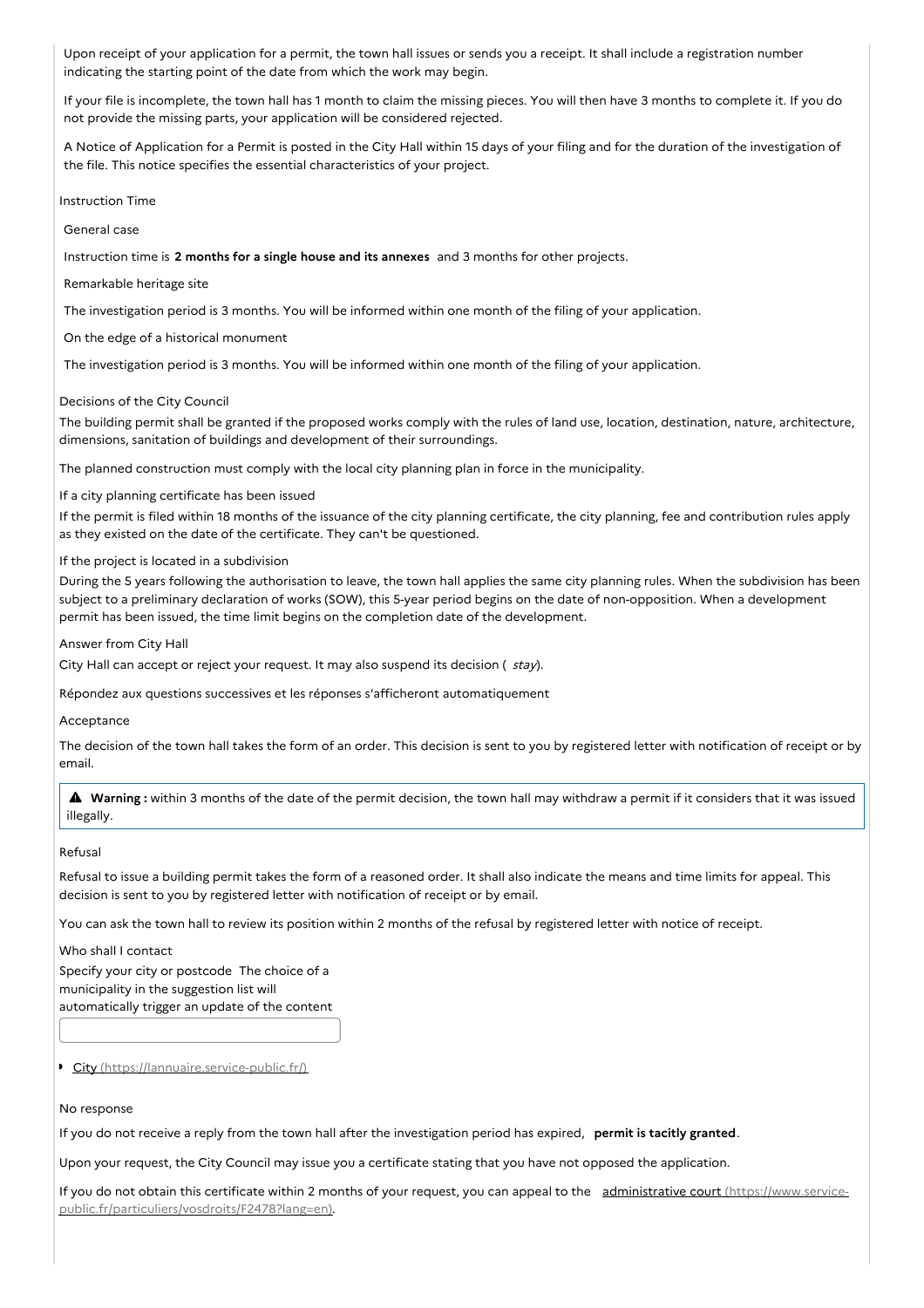**Warning :** within <sup>3</sup> months of the date of the permit decision, the town hall may withdraw <sup>a</sup> permit if it considers that it was issued illegally.

Failure to respond can also mean an implicit denial of a permit. This is the case for a project submitted to the agreement of the architect of the French Buildings (ABF) when he has issued an unfavourable opinion or a favourable opinion with prescriptions. The same applies to a project involving a building listed as a historic monument.

Stay

**City Hall can suspend its decision for 2 years** by taking a decision to stay a reasoned decision.

A decision on any application for authorisation of works, constructions or installations may be stayed in the following cases:

- The land is part of the perimeter of a Concerted Development Zone (CAZ)
- At the time of initiation of the pre-public utility (DUP) investigation of an operation  $\blacksquare$
- The planned construction may jeopardise or increase the cost of carrying out public works or carrying out a development operation
- The planned constructions are likely to compromise or make it more expensive to execute the future local city planning plan (PLU)
- The project is located in an area that is destined to be in the heart of a national park

Upon expiry of the 2-year stay of proceedings, the City Hall must, on simple confirmation of your application for a building permit, examine your file and decide within 2 months.

 **FYI :** the owner of land who has been granted a stay of proceedings may demand that the community (or the public service which has taken the initiative) purchase its land.

Duration of the building permit

The building permit is valid for 3 years.

It is out of date if you have not started the work within 3 years or if, after this period, you interrupt it for more than 1 year.

The time limit may be extended 2 times for 1 year. You must apply for at least 2 months **before your licence expires** . This request for an extension is sent on free paper, in 2 copies, by registered letter with notice of receipt or filed in town hall.

The town hall has 2 months to answer you. If no reply is received, your request for extension is accepted.

You are not given a deadline to complete your work and you can schedule it. They must be large enough and never interrupted for more than a year.

Who shall I contact

Specify your city or postcode The choice of a municipality in the suggestion list will automatically trigger an update of the content

City [\(https://lannuaire.service-public.fr/\)](https://lannuaire.service-public.fr/)

Display of building permit in the field The posting of the building permit in the field is mandatory.

You must display your permission on a panel as soon as notification of the order or from the date on which the tacit permit (or the decision not to oppose the prior declaration) is acquired.

The display is made by a rectangular panel at least 80 centimetres long and wide.

You can find this type of panel in DIY stores.

The sign shall be settled so that the information contained therein is clearly legible from the highway or from spaces open to the public throughout the construction period.

The display panel must include the following information:

- Name
- Corporate name
- Name of the architect responsible for the architectural project
- Date of issue of permit and its number
- Nature of the project and the area of the land
- Address of the town hall where the file can be consulted

If the project provides for **buildings**, the floor surface and the height of the construction(s) in metres relative to the natural ground.

If the project involves **housing**, it shall specify the maximum number of lots.

If the project involves **campsite or leisure park**, it shall give the total number of locations and, if applicable, the number of locations reserved for light-duty recreational housing.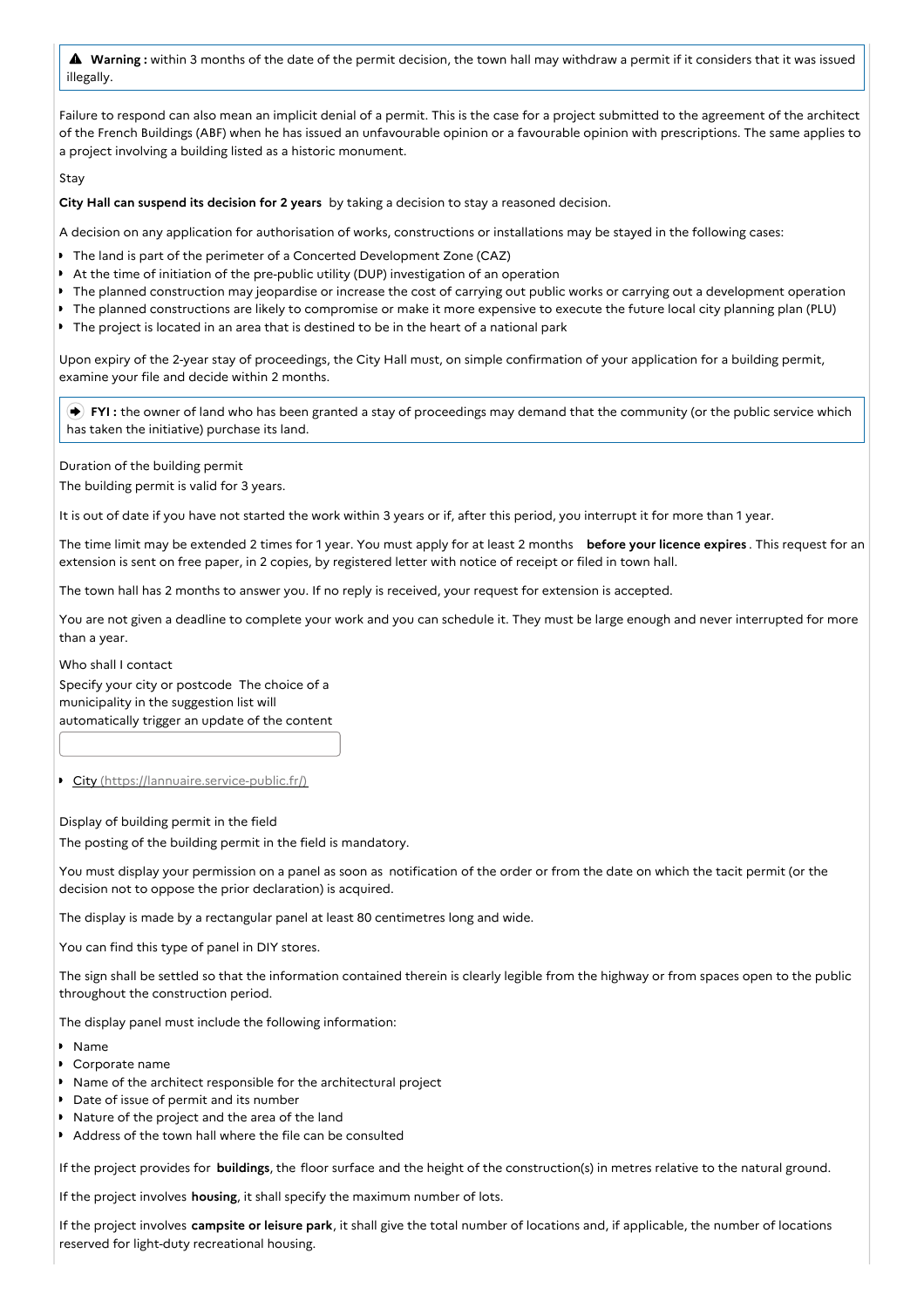If the project provides for **demolitions**, it shall indicate the surface of the building or buildings to be demolished.

The display panel shall be marked as follows:

« Right of appeal: »

« The time limit for bringing <sup>a</sup> complaint is two months from the first day of <sup>a</sup> continuous period of two months of posting on the ground of this panel (art. R. 600-2 of the city planning code). »

« Any administrative or contentious appeal must, as soon as it is inadmissible, be notified to the author of the decision and to the beneficiary of the permit or decision taken on the prior declaration. This notification must be sent by registered letter with acknowledgement of receipt within <sup>15</sup> clear days of the filing of the appeal (Art. R. 600-1 of the city planning Code) ».

A third party can consult the project file in the town hall. For 2 months from 1<sup>to</sup> day of posting in the field, your neighbours can challenge authorisation [\(https://www.service-public.fr/particuliers/vosdroits/F20567?lang=en\)](https://www.service-public.fr/particuliers/vosdroits/F20567?lang=en) that was granted to you. They then make a free appeal to the mayor who issued the authorisation.

If they do not have a posting, they will be able to challenge the authorisation for 6 months after the completion of the work.

The panel shall be displayed without interruption and shall remain in place for the duration of the work.

It must be visible from the outside.

The absence of a city planning permit posting on the ground does not make the permit illegal. On the other hand, it allows for litigation for the duration of the work and up to 6 months after its completion.

In case of dispute, you must provide proof that you have completed the posting formalities.

To do this, you must establish the following 3 points:

- **Display Start Date**
- **Display regularity**
- **Panel visibility and visibility**

Proof of this display can be established by any means. The judges admitted that the evidence of persons not related to the permit holder could constitute evidence. The beneficiary can also produce a statement of bailiff made during the posting period.

## Expansion of an existing detached house

You plan to expand your home by raising it or by building, for example, a veranda or a garage. To find out what authority you will be seeking, you must know whether your building is located in an urban area of a municipality covered by a local city planning plan (PLU) or a land use plan (POS). You can obtain this information from your town hall.

Who shall I contact

Specify your city or postcode The choice of a municipality in the suggestion list will automatically trigger an update of the content

City [\(https://lannuaire.service-public.fr/\)](https://lannuaire.service-public.fr/)

Répondez aux questions successives et les réponses s'afficheront automatiquement

Urban area of a commune covered by a PLU or a POS

If your project creates floor surface or footprint less than or equal to 40 m<sup>2</sup>, prior declaration of work (https://www.service[public.fr/particuliers/vosdroits/F17578?lang=en\)](https://www.service-public.fr/particuliers/vosdroits/F17578?lang=en) City Hall.

If your project involves an extension of more than 40  $m<sup>2</sup>$  of floor surface or Ground, you must apply for a building permit.

 **Warning :** the use of an architect [\(https://www.service-public.fr/particuliers/vosdroits/F20568?lang=en\)](https://www.service-public.fr/particuliers/vosdroits/F20568?lang=en) is mandatory from <sup>215</sup> ft² if the floor surface of your house is increased to 150 m<sup>2</sup> after works.

Other area of a commune covered by a PLU or a POS

If your project creates floor surface or footprint less than or equal to 20 m<sup>2</sup>, you must deposit prior declaration of work [\(https://www.service-public.fr/particuliers/vosdroits/F17578?lang=en\)](https://www.service-public.fr/particuliers/vosdroits/F17578?lang=en) City Hall.

If your project creates more than 20  $m^2$  of floor surface or Ground, you must apply for a building permit.

 **Warning :** the use of an architect [\(https://www.service-public.fr/particuliers/vosdroits/F20568?lang=en\)](https://www.service-public.fr/particuliers/vosdroits/F20568?lang=en) is mandatory for all expansion projects, subject to building permits, that bring the floor area of the existing construction to more than 150 m<sup>2</sup>.

Common not covered by PLU or POS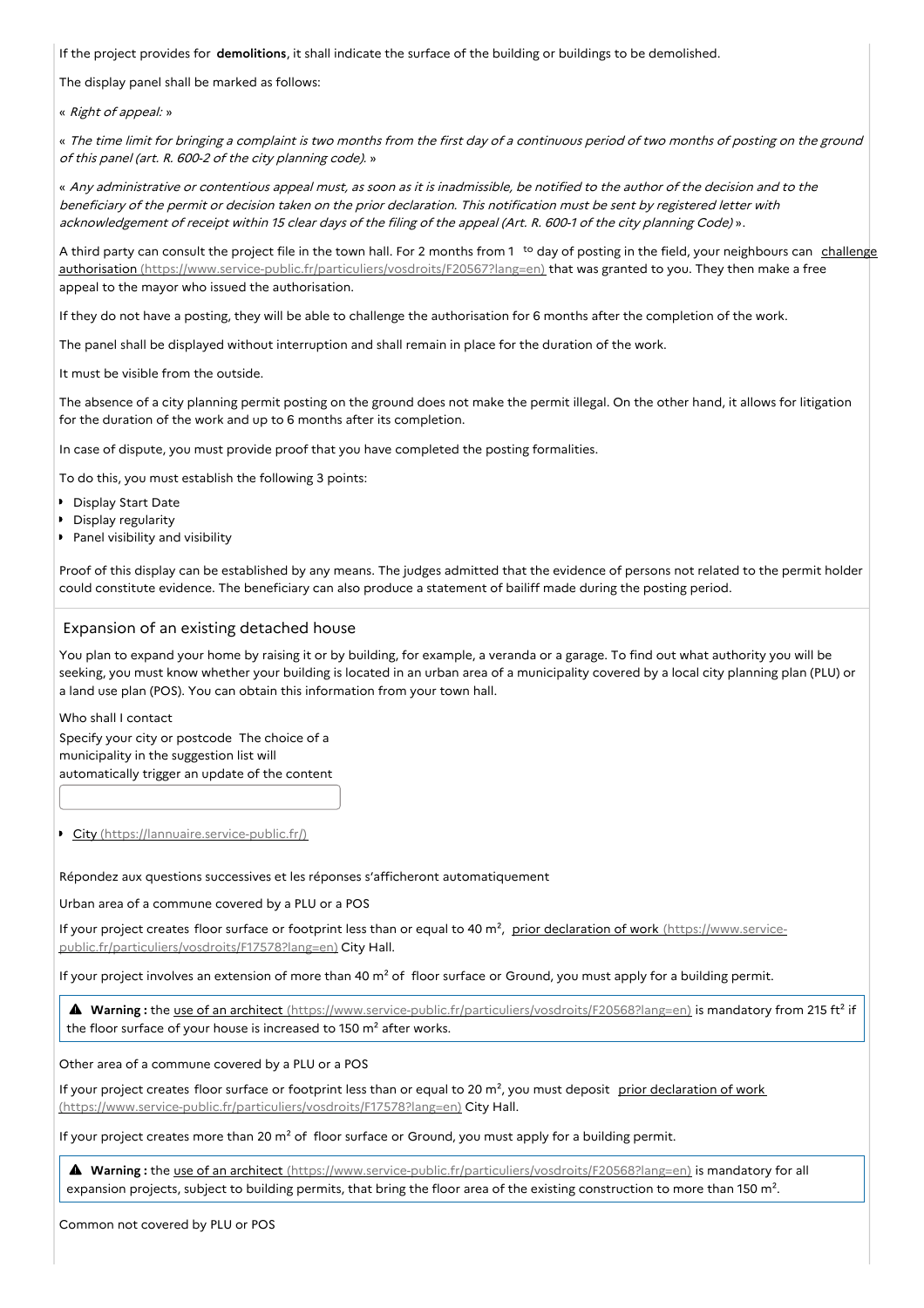If your project creates floor surface or footprint less than or equal to 20 m<sup>2</sup>, you must deposit prior declaration of work [\(https://www.service-public.fr/particuliers/vosdroits/F17578?lang=en\)](https://www.service-public.fr/particuliers/vosdroits/F17578?lang=en) City Hall.

If your project creates more than 20  $m<sup>2</sup>$  of floor surface or Ground, you must apply for a building permit.

 **Warning :** the use of an architect [\(https://www.service-public.fr/particuliers/vosdroits/F20568?lang=en\)](https://www.service-public.fr/particuliers/vosdroits/F20568?lang=en) is mandatory for all expansion projects, subject to building permits, that bring the floor area of the existing construction to more than 150 m<sup>2</sup>.

Application for a building permit

You can use an online service to help you build your file or fill out a form.

Assistance with city planning applications

City planning Application Support guides you through completing your application for a building permit. Depending on your project, it determines the list of parts to attach to your file.

 $\iff$  Support for your city planning authorisation request

Ministry of city planning

Go to online service [\(https://www.service-public.fr/compte/activer-un-espace-particulier?lienDemarche=https://psl.service](https://www.service-public.fr/compte/activer-un-espace-particulier?lienDemarche=https://psl.service-public.fr/mademarche/DAUA/demarche)public.fr/mademarche/DAUA/demarche)

From  $1<sup>to</sup>$  in january 2022, you may submit your application by dematerialised means in accordance with the procedure defined by the municipality responsible for receiving it.

Your file can also be deposited or sent by registered mail with acknowledgement to the town hall where the land is located.

Who shall I contact

Specify your city or postcode The choice of a municipality in the suggestion list will automatically trigger an update of the content

City [\(https://lannuaire.service-public.fr/\)](https://lannuaire.service-public.fr/)

Form

Your application for a building permit can be made on a form.

Application for a building permit for a single house and/or its annexes (PCMI)

Cerfa n° 13406\*08 - Ministry of city planning

## Go to form(pdf - 798.1 KB)

[\(https://www.formulaires.service-public.fr/gf/cerfa\\_13406.do\)](https://www.formulaires.service-public.fr/gf/cerfa_13406.do)

■ Consult the online manual

- > Notice Permit to build, build, demolish, pre-declaration <sup>of</sup> [\(https://www.formulaires.service-public.fr/gf/getNotice.do?](https://www.formulaires.service-public.fr/gf/getNotice.do?cerfaNotice=51434&cerfaFormulaire=88065) cerfaNotice=51434&cerfaFormulaire=88065)
- Help Sheet for the Calculation of Floor and Taxable Surface [\(https://www.formulaires.service-public.fr/gf/getAnnexe.do?](https://www.formulaires.service-public.fr/gf/getAnnexe.do?cerfaAnnexe=2&cerfaFormulaire=13406*08) cerfaAnnexe=2&cerfaFormulaire=13406\*08)

**F** Formulaires annexes

Document to be attached to the building permit when several persons are involved in the same project : > Complementary/other applicants for the same project d' [\(https://www.formulaires.service-public.fr/gf/getAnnexe.do?](https://www.formulaires.service-public.fr/gf/getAnnexe.do?cerfaAnnexe=3&cerfaFormulaire=88065*08) cerfaAnnexe=3&cerfaFormulaire=88065\*08)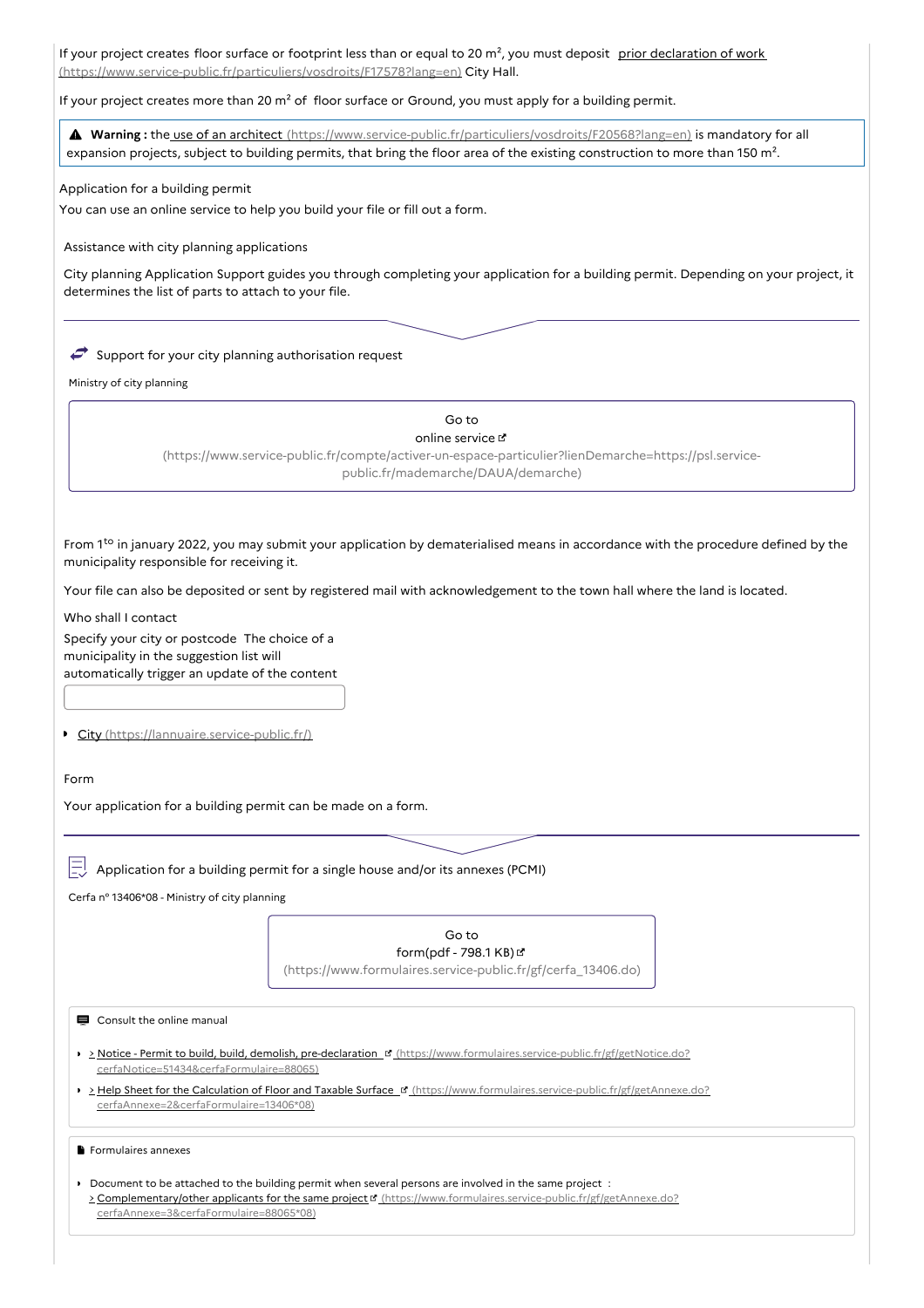The construction permit file includes the following documents:

- Form
- Declaration of the elements necessary for the calculation of taxes (from which the development tax (https://www.service- $\bullet$ [public.fr/particuliers/vosdroits/F23263?lang=en\)](https://www.service-public.fr/particuliers/vosdroits/F23263?lang=en) or payment for subdensity)
- **Attachment Slip** that identifies the parts you want to supply according to your project

Some documents must be attached to the folder:

- **Situation plan** of the land within the commune, which specifies its scale and its orientation towards the north
- **Mass Plan** of the buildings, rated in the 3 dimensions which specifies its scale and the orientation of the land in relation to the north
- **Cutting plan** which specifies the location of the construction in relation to the land profile  $\bullet$
- **Notice** describing the terrain and presenting the project
- **Roof and façade map** for all projects. It must show the initial and future state when the project has the effect of modifying the facades or roofs
- **Graphic Document** such as freehand sketches or computer simulations. It allows you to evaluate the insertion of the project in its environment
- **Photo** to place the land in its **nearby**
- **Photo** to place the land in its **remote environment**

Additional parts may be required depending on your project.

**FYI :** the administration can request only the documents provided in the attachment form.

If you are in the metropolitan area, you must also include a **certificate of recognition of thermal regulation**.

You will have to go back to town:

- 4 full folders
- 5 additional copies of the status plan
- **5** more copies of the mass plan
- **5** more copies of cutting plan

Additional copies of the permit and attached file are required if your project is located in a protected site (near historic monuments, remarkable heritage sites or protected site classified or pending). To find out if you are in this situation, ask the city planning department of your town hall.

From  $1<sup>to</sup>$  in january 2022, you may submit your application by dematerialised means in accordance with the procedure defined by the municipality responsible for receiving it.

Your file can also be deposited or sent by registered mail with acknowledgement to the town hall where the land is located.

Who shall I contact

Specify your city or postcode The choice of a municipality in the suggestion list will automatically trigger an update of the content

City [\(https://lannuaire.service-public.fr/\)](https://lannuaire.service-public.fr/)

Upon receipt of your application for a permit, the town hall issues or sends you a receipt. It shall include a registration number indicating the starting point of the date from which the work may begin.

If your file is incomplete, the town hall has 1 month to claim the missing pieces. You will then have 3 months to complete it. If you do not provide the missing parts, your application will be considered rejected.

A Notice of Application for a Permit is posted in the City Hall within 15 days of your filing and for the duration of the investigation of the file. This notice specifies the essential characteristics of your project.

Instruction Time

General case

Instruction time is **2 months for a single house and its annexes** and 3 months for other projects.

Remarkable heritage site

The investigation period is 3 months. You will be informed within one month of the filing of your application.

On the edge of a historical monument

The investigation period is 3 months. You will be informed within one month of the filing of your application.

Decisions of the City Council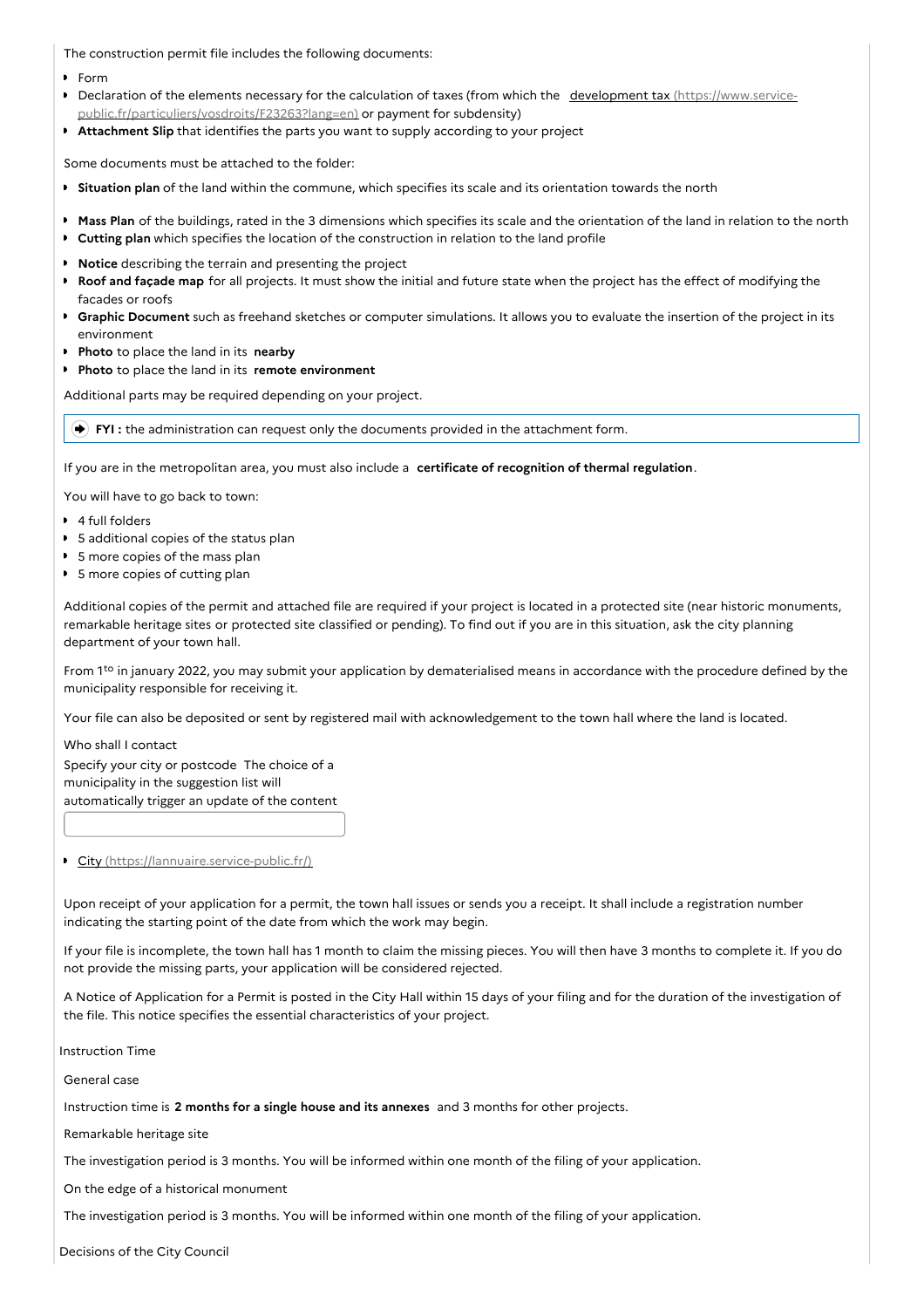The building permit shall be granted if the proposed works comply with the rules of land use, location, destination, nature, architecture, dimensions, sanitation of buildings and development of their surroundings.

The planned construction must comply with the local city planning plan in force in the municipality.

If a city planning certificate has been issued

If the permit is filed within 18 months of the issuance of the city planning certificate, the city planning, fee and contribution rules apply as they existed on the date of the certificate. They can't be questioned.

If the project is located in a subdivision

During the 5 years following the authorisation to leave, the town hall applies the same city planning rules. When the subdivision has been subject to a preliminary declaration of works (SOW), this 5-year period begins on the date of non-opposition. When a development permit has been issued, the time limit begins on the completion date of the development.

## Answer from City Hall

City Hall can accept or reject your request. It may also suspend its decision ( stay).

Répondez aux questions successives et les réponses s'afficheront automatiquement

Acceptance

The decision of the town hall takes the form of an order. This decision is sent to you by registered letter with notification of receipt or by email.

 **Warning :** within <sup>3</sup> months of the date of the permit decision, the town hall may withdraw <sup>a</sup> permit if it considers that it was issued illegally.

## Refusal

Refusal to issue a building permit takes the form of a reasoned order. It shall also indicate the means and time limits for appeal. This decision is sent to you by registered letter with notification of receipt or by email.

You can ask the town hall to review its position within 2 months of the refusal by registered letter with notice of receipt.

Who shall I contact Specify your city or postcode The choice of a municipality in the suggestion list will automatically trigger an update of the content

City [\(https://lannuaire.service-public.fr/\)](https://lannuaire.service-public.fr/)

#### No response

If you do not receive a reply from the town hall after the investigation period has expired, **permit is tacitly granted**.

Upon your request, the City Council may issue you a certificate stating that you have not opposed the application.

If you do not obtain this certificate within 2 months of your request, you can appeal to the administrative court (https://www.service[public.fr/particuliers/vosdroits/F2478?lang=en\).](https://www.service-public.fr/particuliers/vosdroits/F2478?lang=en)

 **Warning :** within <sup>3</sup> months of the date of the permit decision, the town hall may withdraw <sup>a</sup> permit if it considers that it was issued illegally.

Failure to respond can also mean an implicit denial of a permit. This is the case for a project submitted to the agreement of the architect of the French Buildings (ABF) when he has issued an unfavourable opinion or a favourable opinion with prescriptions. The same applies to a project involving a building listed as a historic monument.

#### Stay

**City Hall can suspend its decision for 2 years** by taking a decision to stay a reasoned decision.

A decision on any application for authorisation of works, constructions or installations may be stayed in the following cases:

- The land is part of the perimeter of a Concerted Development Zone (CAZ)
- At the time of initiation of the pre-public utility (DUP) investigation of an operation
- The planned construction may jeopardise or increase the cost of carrying out public works or carrying out a development operation
- The planned constructions are likely to compromise or make it more expensive to execute the future local city planning plan (PLU)
- The project is located in an area that is destined to be in the heart of a national park

Upon expiry of the 2-year stay of proceedings, the City Hall must, on simple confirmation of your application for a building permit, examine your file and decide within 2 months.

 **FYI :** the owner of land who has been granted a stay of proceedings may demand that the community (or the public service which has taken the initiative) purchase its land.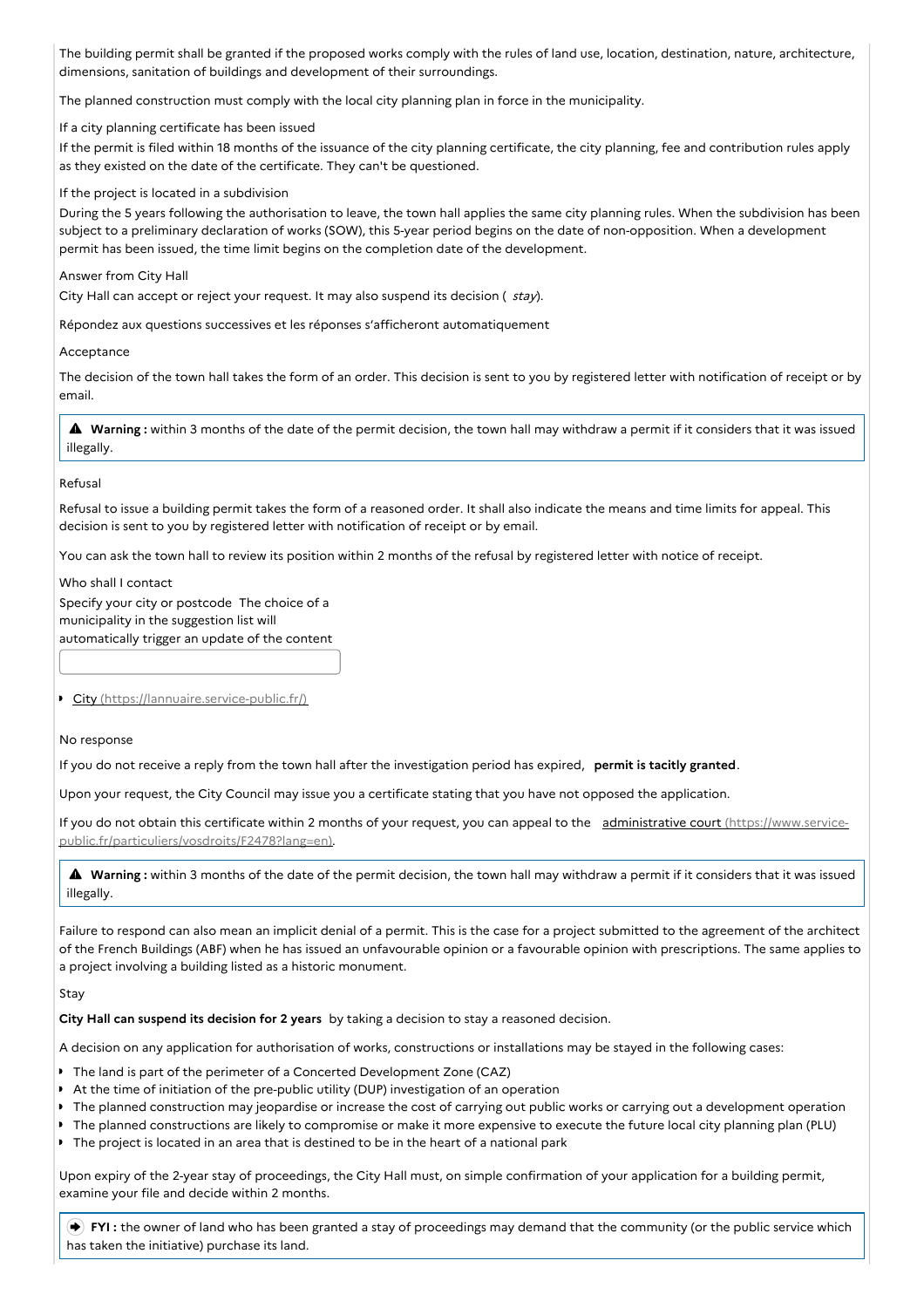Term

The building permit is valid for 3 years.

It is out of date if you have not started the work within 3 years or if, after this period, you interrupt it for more than 1 year.

The time limit may be extended 2 times for 1 year. You must apply for at least 2 months **before your licence expires** . This request for an extension is sent on free paper, in 2 copies, by registered letter with notice of receipt or filed in town hall.

The town hall has 2 months to answer you. If no reply is received, your request for extension is accepted.

You are not given a deadline to complete your work and you can schedule it. They must be large enough and never interrupted for more than a year.

Who shall I contact

Specify your city or postcode The choice of a municipality in the suggestion list will automatically trigger an update of the content

City [\(https://lannuaire.service-public.fr/\)](https://lannuaire.service-public.fr/)

## Field Display

The posting of the building permit in the field is mandatory.

You must display your permission on a panel as soon as notification of the order or from the date on which the tacit permit (or the decision not to oppose the prior declaration) is acquired.

The display is made by a rectangular panel at least 80 centimetres long and wide.

You can find this type of panel in DIY stores.

The sign shall be settled so that the information contained therein is clearly legible from the highway or from spaces open to the public throughout the construction period.

The display panel must include the following information:

- Name
- Corporate name
- Name of the architect responsible for the architectural project
- Date of issue of permit and its number
- Nature of the project and the area of the land
- Address of the town hall where the file can be consulted

If the project provides for **buildings**, the floor surface and the height of the construction(s) in metres relative to the natural ground.

If the project involves **housing**, it shall specify the maximum number of lots.

If the project involves **campsite or leisure park**, it shall give the total number of locations and, if applicable, the number of locations reserved for light-duty recreational housing.

If the project provides for **demolitions**, it shall indicate the surface of the building or buildings to be demolished.

The display panel shall be marked as follows:

« Right of appeal: »

« The time limit for bringing <sup>a</sup> complaint is two months from the first day of <sup>a</sup> continuous period of two months of posting on the ground of this panel (art. R. 600-2 of the city planning code). »

« Any administrative or contentious appeal must, as soon as it is inadmissible, be notified to the author of the decision and to the beneficiary of the permit or decision taken on the prior declaration. This notification must be sent by registered letter with acknowledgement of receipt within <sup>15</sup> clear days of the filing of the appeal (Art. R. 600-1 of the city planning Code) ».

A third party can consult the project file in the town hall. For 2 months from 1<sup>to</sup> day of posting in the field, your neighbours can challenge authorisation [\(https://www.service-public.fr/particuliers/vosdroits/F20567?lang=en\)](https://www.service-public.fr/particuliers/vosdroits/F20567?lang=en) that was granted to you. They then make a free appeal to the mayor who issued the authorisation.

If they do not have a posting, they will be able to challenge the authorisation for 6 months after the completion of the work.

The panel shall be displayed without interruption and shall remain in place for the duration of the work.

It must be visible from the outside.

The absence of a city planning permit posting on the ground does not make the permit illegal. On the other hand, it allows for litigation for the duration of the work and up to 6 months after its completion.

In case of dispute, you must provide proof that you have completed the posting formalities.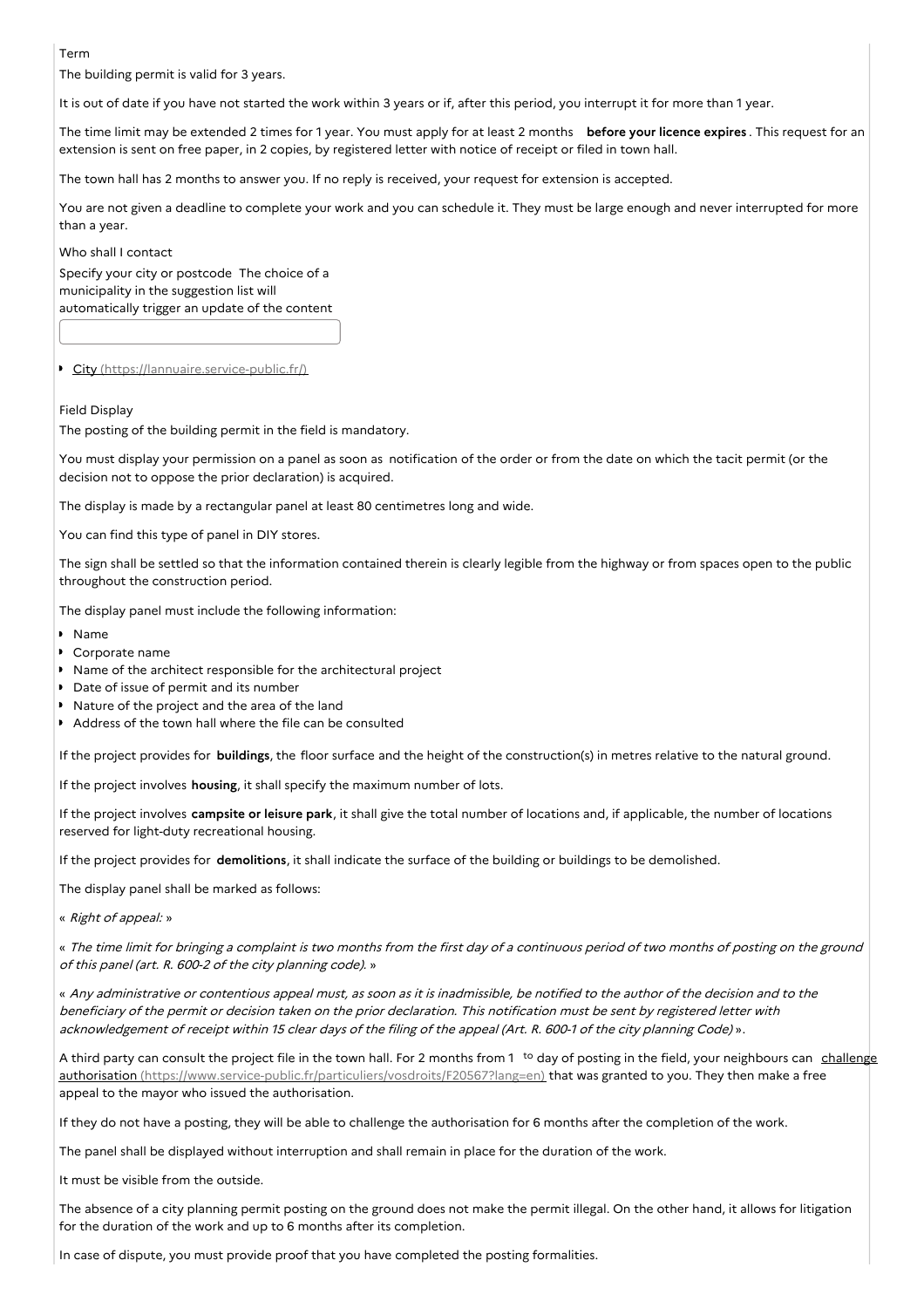To do this, you must establish the following 3 points:

- **Display Start Date**
- Display regularity  $\mathbf{r}$
- **Panel visibility and visibility**

Proof of this display can be established by any means. The judges admitted that the evidence of persons not related to the permit holder could constitute evidence. The beneficiary can also produce a statement of bailiff made during the posting period.

## Swimming pool and pool shelter

One pool [\(https://www.service-public.fr/particuliers/vosdroits/F31404?lang=en\)](https://www.service-public.fr/particuliers/vosdroits/F31404?lang=en) above ground and a swimming pool with foundations are both considered as buildings.

A building permit is required for all swimming pools with an area of more than 100  $m^2$ . The same applies to an indoor pool with an area of between 10 and 100m<sup>2</sup> and a fixed or mobile cover with a height above 1.80m above the ground

 **Warning :** the installation of <sup>a</sup> pool shelter is subject to <sup>a</sup> permit to build in the perimeter of <sup>a</sup> remarkable heritage site, in the vicinity of historical monuments or in a listed or unclassified site.

Application for a building permit

You can use an online service to help you build your file or fill out a form.

Assistance with city planning applications

City planning Application Support guides you through completing your application for a building permit. Depending on your project, it determines the list of parts to attach to your file.

 $\rightarrow$  Support for your city planning authorisation request

Ministry of city planning

Go to online service  $\mathbb E$ 

[\(https://www.service-public.fr/compte/activer-un-espace-particulier?lienDemarche=https://psl.service](https://www.service-public.fr/compte/activer-un-espace-particulier?lienDemarche=https://psl.service-public.fr/mademarche/DAUA/demarche)public.fr/mademarche/DAUA/demarche)

From  $1<sup>to</sup>$  in january 2022, you may submit your application by dematerialised means in accordance with the procedure defined by the municipality responsible for receiving it.

Your file can also be deposited or sent by registered mail with acknowledgement to the town hall where the land is located.

Who shall I contact Specify your city or postcode The choice of a municipality in the suggestion list will automatically trigger an update of the content

City [\(https://lannuaire.service-public.fr/\)](https://lannuaire.service-public.fr/)

Form

Your application for a building permit can be made on a form.

Application for a building permit for a single house and/or its annexes (PCMI)

Cerfa n° 13406\*08 - Ministry of city planning

Go to form(pdf - 798.1 KB) [\(https://www.formulaires.service-public.fr/gf/cerfa\\_13406.do\)](https://www.formulaires.service-public.fr/gf/cerfa_13406.do)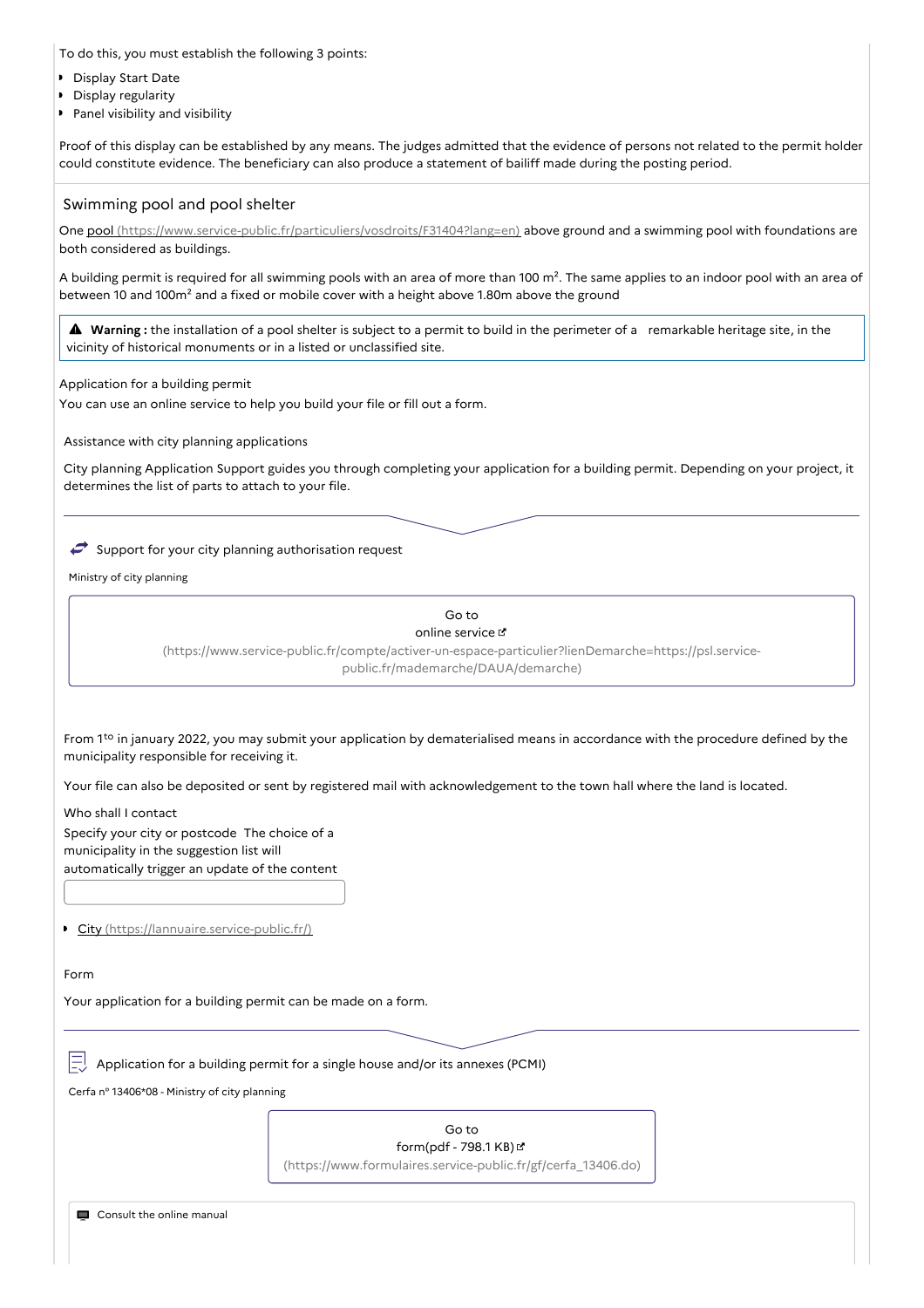- 2 Notice Permit to build, build, demolish, pre-declaration <sup>1</sup> [\(https://www.formulaires.service-public.fr/gf/getNotice.do?](https://www.formulaires.service-public.fr/gf/getNotice.do?cerfaNotice=51434&cerfaFormulaire=88065) cerfaNotice=51434&cerfaFormulaire=88065)
- **Help Sheet for the Calculation of Floor and Taxable Surface & [\(https://www.formulaires.service-public.fr/gf/getAnnexe.do?](https://www.formulaires.service-public.fr/gf/getAnnexe.do?cerfaAnnexe=2&cerfaFormulaire=13406*08)** cerfaAnnexe=2&cerfaFormulaire=13406\*08)

## Formulaires annexes

Document to be attached to the building permit when several persons are involved in the same project : > Complementary/other applicants for the same project of [\(https://www.formulaires.service-public.fr/gf/getAnnexe.do?](https://www.formulaires.service-public.fr/gf/getAnnexe.do?cerfaAnnexe=3&cerfaFormulaire=88065*08) cerfaAnnexe=3&cerfaFormulaire=88065\*08)

The construction permit file includes the following documents:

#### Form

- Declaration of the elements necessary for the calculation of taxes (from which the development tax (https://www.service- $\mathbf{r}$ [public.fr/particuliers/vosdroits/F23263?lang=en\)](https://www.service-public.fr/particuliers/vosdroits/F23263?lang=en) or payment for subdensity)
- $\bullet$ **Attachment Slip** that identifies the parts you want to supply according to your project

Some documents must be attached to the folder:

- **Situation plan** of the land within the commune, which specifies its scale and its orientation towards the north
- **Mass Plan** of the buildings, rated in the 3 dimensions which specifies its scale and the orientation of the land in relation to the north
- **Cutting plan** which specifies the location of the construction in relation to the land profile
- **Notice** describing the terrain and presenting the project
- **Roof and façade map** for all projects. It must show the initial and future state when the project has the effect of modifying the facades or roofs
- **Graphic Document** such as freehand sketches or computer simulations. It allows you to evaluate the insertion of the project in its environment
- **Photo** to place the land in its **nearby**
- **Photo** to place the land in its **remote environment**

Additional parts may be required depending on your project.

**FYI :** the administration can request only the documents provided in the attachment form.

If you are in the metropolitan area, you must also include a **certificate of recognition of thermal regulation**.

You will have to go back to town:

- 4 full folders
- $\overline{\phantom{a}}$ 5 additional copies of the status plan
- **5** more copies of the mass plan
- **5** more copies of cutting plan

Additional copies of the permit and attached file are required if your project is located in a protected site (near historic monuments, remarkable heritage sites or protected site classified or pending). To find out if you are in this situation, ask the city planning department of your town hall.

From  $1<sup>to</sup>$  in january 2022, you may submit your application by dematerialised means in accordance with the procedure defined by the municipality responsible for receiving it.

Your file can also be deposited or sent by registered mail with acknowledgement to the town hall where the land is located.

Who shall I contact

Specify your city or postcode The choice of a municipality in the suggestion list will automatically trigger an update of the content

City [\(https://lannuaire.service-public.fr/\)](https://lannuaire.service-public.fr/)

Upon receipt of your application for a permit, the town hall issues or sends you a receipt. It shall include a registration number indicating the starting point of the date from which the work may begin.

If your file is incomplete, the town hall has 1 month to claim the missing pieces. You will then have 3 months to complete it. If you do not provide the missing parts, your application will be considered rejected.

A Notice of Application for a Permit is posted in the City Hall within 15 days of your filing and for the duration of the investigation of the file. This notice specifies the essential characteristics of your project.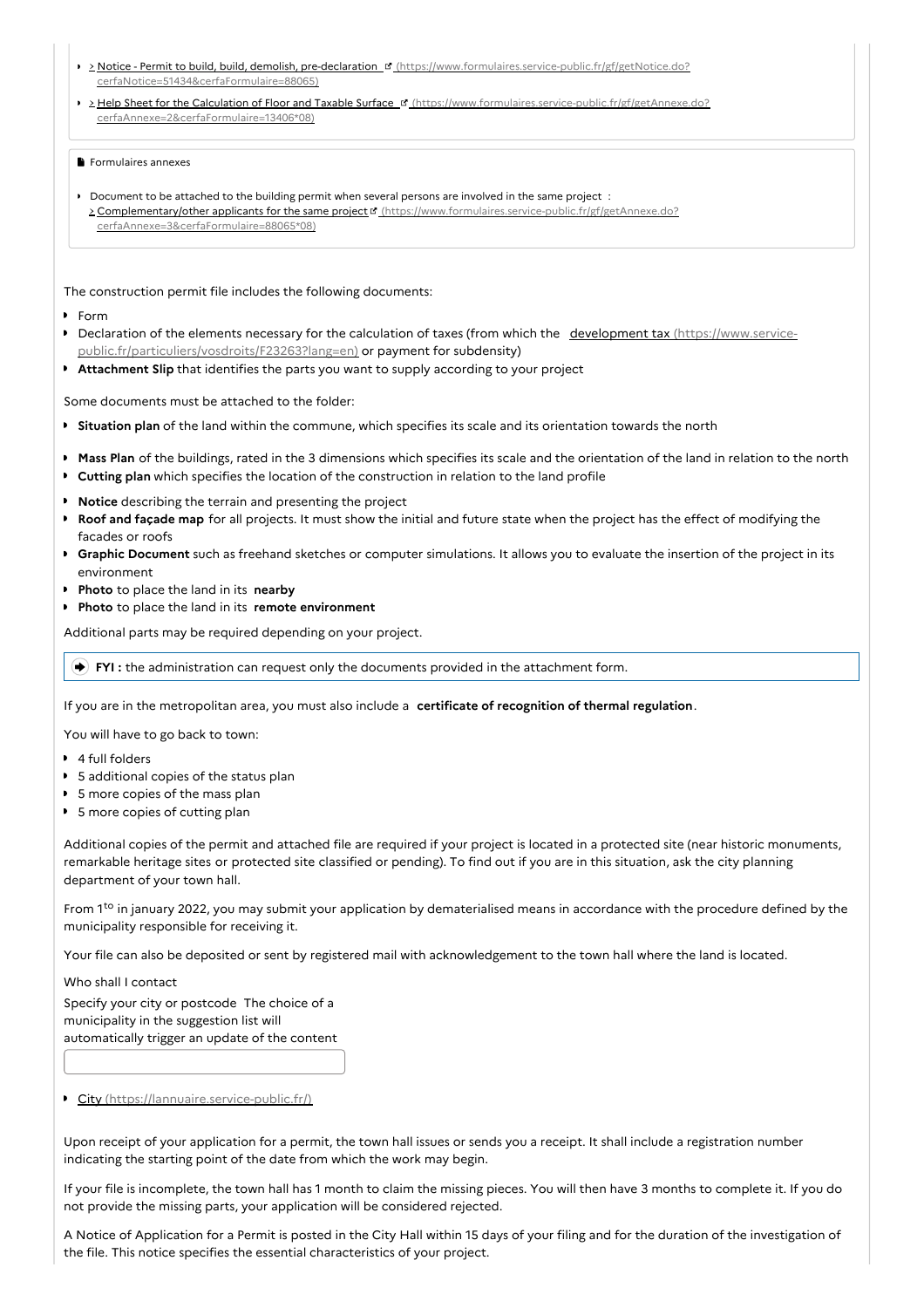Instruction Time

General case

Instruction time is **2 months for a single house and its annexes** and 3 months for other projects.

Remarkable heritage site

The investigation period is 3 months. You will be informed within one month of the filing of your application.

On the edge of a historical monument

The investigation period is 3 months. You will be informed within one month of the filing of your application.

Decisions of the City Council

The building permit shall be granted if the proposed works comply with the rules of land use, location, destination, nature, architecture, dimensions, sanitation of buildings and development of their surroundings.

The planned construction must comply with the local city planning plan in force in the municipality.

If a city planning certificate has been issued

If the permit is filed within 18 months of the issuance of the city planning certificate, the city planning, fee and contribution rules apply as they existed on the date of the certificate. They can't be questioned.

If the project is located in a subdivision

During the 5 years following the authorisation to leave, the town hall applies the same city planning rules. When the subdivision has been subject to a preliminary declaration of works (SOW), this 5-year period begins on the date of non-opposition. When a development permit has been issued, the time limit begins on the completion date of the development.

## Answer from City Hall

City Hall can accept or reject your request. It may also suspend its decision ( stay).

Répondez aux questions successives et les réponses s'afficheront automatiquement

Acceptance

The decision of the town hall takes the form of an order. This decision is sent to you by registered letter with notification of receipt or by email.

 **Warning :** within <sup>3</sup> months of the date of the permit decision, the town hall may withdraw <sup>a</sup> permit if it considers that it was issued illegally.

#### Refusal

Refusal to issue a building permit takes the form of a reasoned order. It shall also indicate the means and time limits for appeal. This decision is sent to you by registered letter with notification of receipt or by email.

You can ask the town hall to review its position within 2 months of the refusal by registered letter with notice of receipt.

Who shall I contact

Specify your city or postcode The choice of a municipality in the suggestion list will automatically trigger an update of the content

City [\(https://lannuaire.service-public.fr/\)](https://lannuaire.service-public.fr/)

## No response

If you do not receive a reply from the town hall after the investigation period has expired, **permit is tacitly granted**.

Upon your request, the City Council may issue you a certificate stating that you have not opposed the application.

If you do not obtain this certificate within 2 months of your request, you can appeal to the administrative court (https://www.service[public.fr/particuliers/vosdroits/F2478?lang=en\).](https://www.service-public.fr/particuliers/vosdroits/F2478?lang=en)

 **Warning :** within <sup>3</sup> months of the date of the permit decision, the town hall may withdraw <sup>a</sup> permit if it considers that it was issued illegally.

Failure to respond can also mean an implicit denial of a permit. This is the case for a project submitted to the agreement of the architect of the French Buildings (ABF) when he has issued an unfavourable opinion or a favourable opinion with prescriptions. The same applies to a project involving a building listed as a historic monument.

## Stay

**City Hall can suspend its decision for 2 years** by taking a decision to stay a reasoned decision.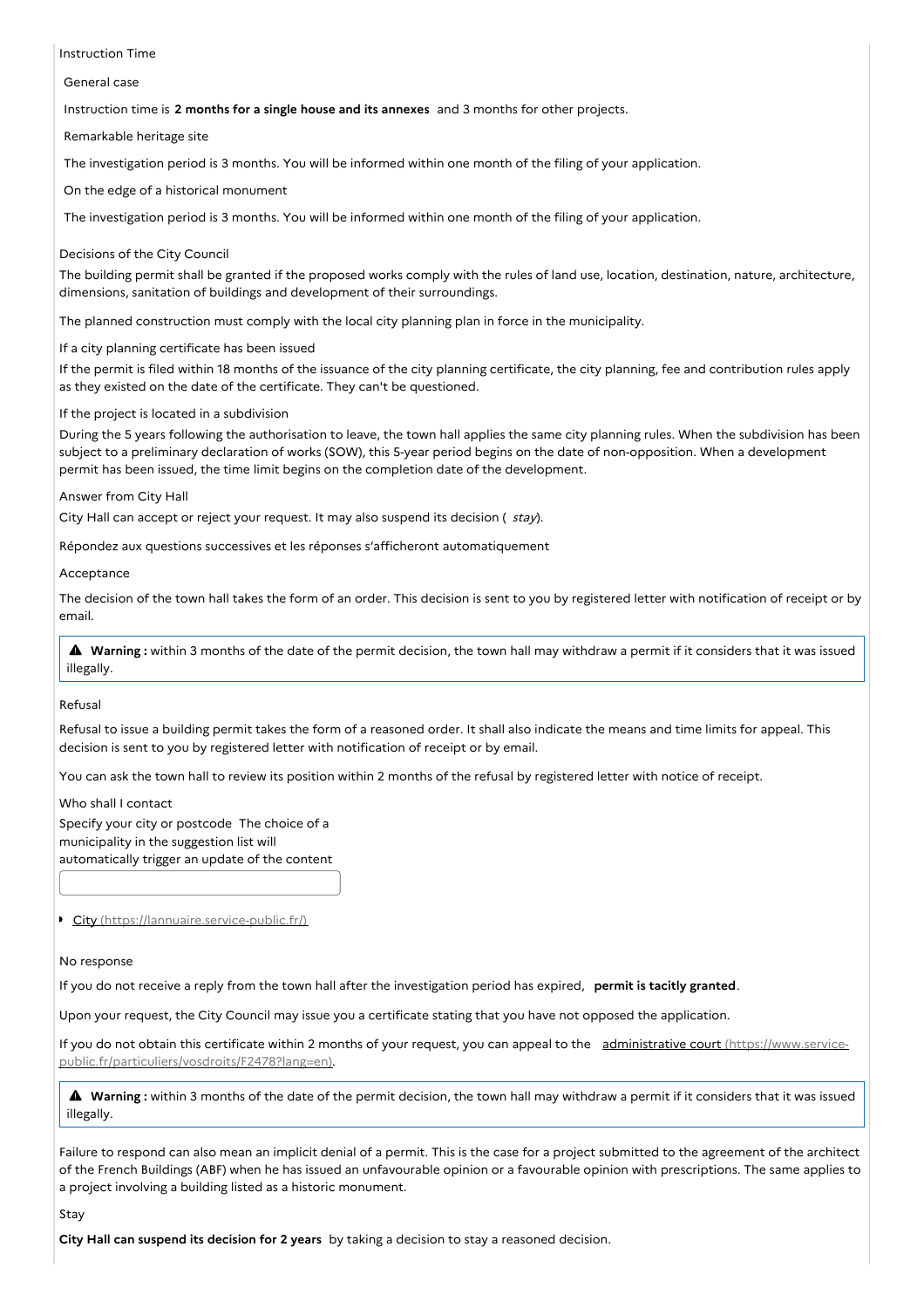A decision on any application for authorisation of works, constructions or installations may be stayed in the following cases:

- The land is part of the perimeter of a Concerted Development Zone (CAZ)
- b. At the time of initiation of the pre-public utility (DUP) investigation of an operation
- $\ddot{\phantom{a}}$ The planned construction may jeopardise or increase the cost of carrying out public works or carrying out a development operation
- The planned constructions are likely to compromise or make it more expensive to execute the future local city planning plan (PLU)
- The project is located in an area that is destined to be in the heart of a national park

Upon expiry of the 2-year stay of proceedings, the City Hall must, on simple confirmation of your application for a building permit, examine your file and decide within 2 months.

 **FYI :** the owner of land who has been granted a stay of proceedings may demand that the community (or the public service which has taken the initiative) purchase its land.

Term

The building permit is valid for 3 years.

It is out of date if you have not started the work within 3 years or if, after this period, you interrupt it for more than 1 year.

The time limit may be extended 2 times for 1 year. You must apply for at least 2 months **before your licence expires** . This request for an extension is sent on free paper, in 2 copies, by registered letter with notice of receipt or filed in town hall.

The town hall has 2 months to answer you. If no reply is received, your request for extension is accepted.

You are not given a deadline to complete your work and you can schedule it. They must be large enough and never interrupted for more than a year.

Who shall I contact

Specify your city or postcode The choice of a municipality in the suggestion list will automatically trigger an update of the content

City [\(https://lannuaire.service-public.fr/\)](https://lannuaire.service-public.fr/)

## Field Display

The posting of the building permit in the field is mandatory.

You must display your permission on a panel as soon as notification of the order or from the date on which the tacit permit (or the decision not to oppose the prior declaration) is acquired.

The display is made by a rectangular panel at least 80 centimetres long and wide.

You can find this type of panel in DIY stores.

The sign shall be settled so that the information contained therein is clearly legible from the highway or from spaces open to the public throughout the construction period.

The display panel must include the following information:

- Name
- Corporate name
- Name of the architect responsible for the architectural project
- Date of issue of permit and its number
- Nature of the project and the area of the land
- Address of the town hall where the file can be consulted

If the project provides for **buildings**, the floor surface and the height of the construction(s) in metres relative to the natural ground.

If the project involves **housing**, it shall specify the maximum number of lots.

If the project involves **campsite or leisure park**, it shall give the total number of locations and, if applicable, the number of locations reserved for light-duty recreational housing.

If the project provides for **demolitions**, it shall indicate the surface of the building or buildings to be demolished.

The display panel shall be marked as follows:

« Right of appeal: »

« The time limit for bringing <sup>a</sup> complaint is two months from the first day of <sup>a</sup> continuous period of two months of posting on the ground of this panel (art. R. 600-2 of the city planning code). »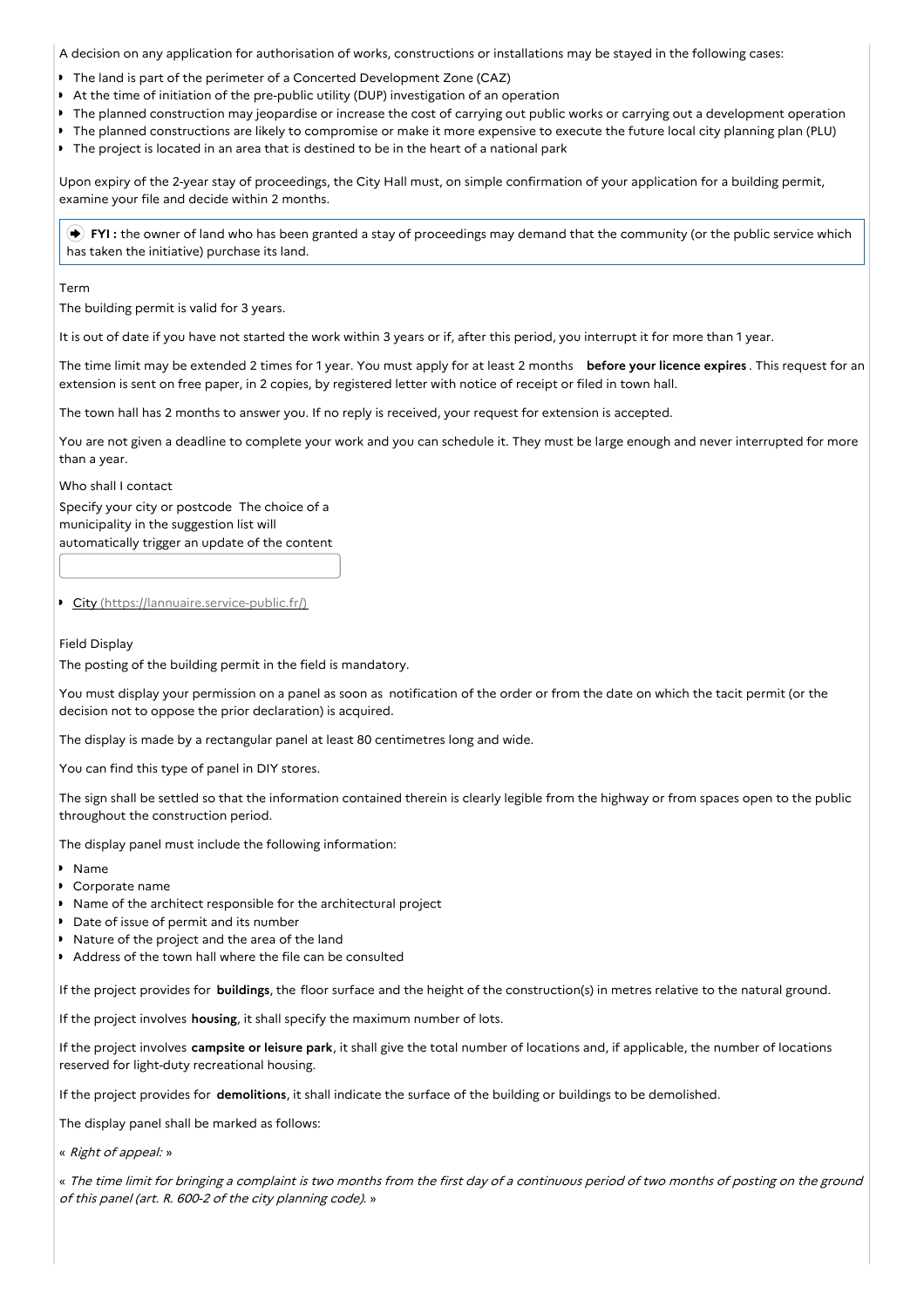« Any administrative or contentious appeal must, as soon as it is inadmissible, be notified to the author of the decision and to the beneficiary of the permit or decision taken on the prior declaration. This notification must be sent by registered letter with acknowledgement of receipt within <sup>15</sup> clear days of the filing of the appeal (Art. R. 600-1 of the city planning Code) ».

A third party can consult the project file in the town hall. For 2 months from 1<sup>to</sup> day of posting in the field, your neighbours can challenge authorisation [\(https://www.service-public.fr/particuliers/vosdroits/F20567?lang=en\)](https://www.service-public.fr/particuliers/vosdroits/F20567?lang=en) that was granted to you. They then make a free appeal to the mayor who issued the authorisation.

If they do not have a posting, they will be able to challenge the authorisation for 6 months after the completion of the work.

The panel shall be displayed without interruption and shall remain in place for the duration of the work.

It must be visible from the outside.

The absence of a city planning permit posting on the ground does not make the permit illegal. On the other hand, it allows for litigation for the duration of the work and up to 6 months after its completion.

In case of dispute, you must provide proof that you have completed the posting formalities.

To do this, you must establish the following 3 points:

- **Display Start Date**
- **Display regularity**
- **Panel visibility and visibility**

Proof of this display can be established by any means. The judges admitted that the evidence of persons not related to the permit holder could constitute evidence. The beneficiary can also produce a statement of bailiff made during the posting period.

## Garden shelter, garage, cabin...

A building permit is required if you are creating a building that is independent of your home ground right of way or floor surface is more than 215  $ft^2$ .

**Please note** : if the surface of your construction project is between 5 and 20 m<sup>2</sup>, you will have to deposit a advance notice of work. [\(https://www.service-public.fr/particuliers/vosdroits/F17578?lang=en\)](https://www.service-public.fr/particuliers/vosdroits/F17578?lang=en)

If your project has a footprint and a floor area of less than 5  $m^2$ , it is not subject to city planning authorisation. However, you should consult the local city planning plan (PLU) or city planning document instead. Your project will have to comply with the city planning Code and PLU.

Application for a building permit

You can use an online service to help you build your file or fill out a form.

## Assistance with city planning applications

City planning Application Support guides you through completing your application for a building permit. Depending on your project, it determines the list of parts to attach to your file.

## $\rightarrow$  Support for your city planning authorisation request

Ministry of city planning

#### Go to

#### online service

[\(https://www.service-public.fr/compte/activer-un-espace-particulier?lienDemarche=https://psl.service](https://www.service-public.fr/compte/activer-un-espace-particulier?lienDemarche=https://psl.service-public.fr/mademarche/DAUA/demarche)public.fr/mademarche/DAUA/demarche)

From  $1<sup>to</sup>$  in january 2022, you may submit your application by dematerialised means in accordance with the procedure defined by the municipality responsible for receiving it.

Your file can also be deposited or sent by registered mail with acknowledgement to the town hall where the land is located.

Who shall I contact Specify your city or postcode The choice of a municipality in the suggestion list will automatically trigger an update of the content

City [\(https://lannuaire.service-public.fr/\)](https://lannuaire.service-public.fr/)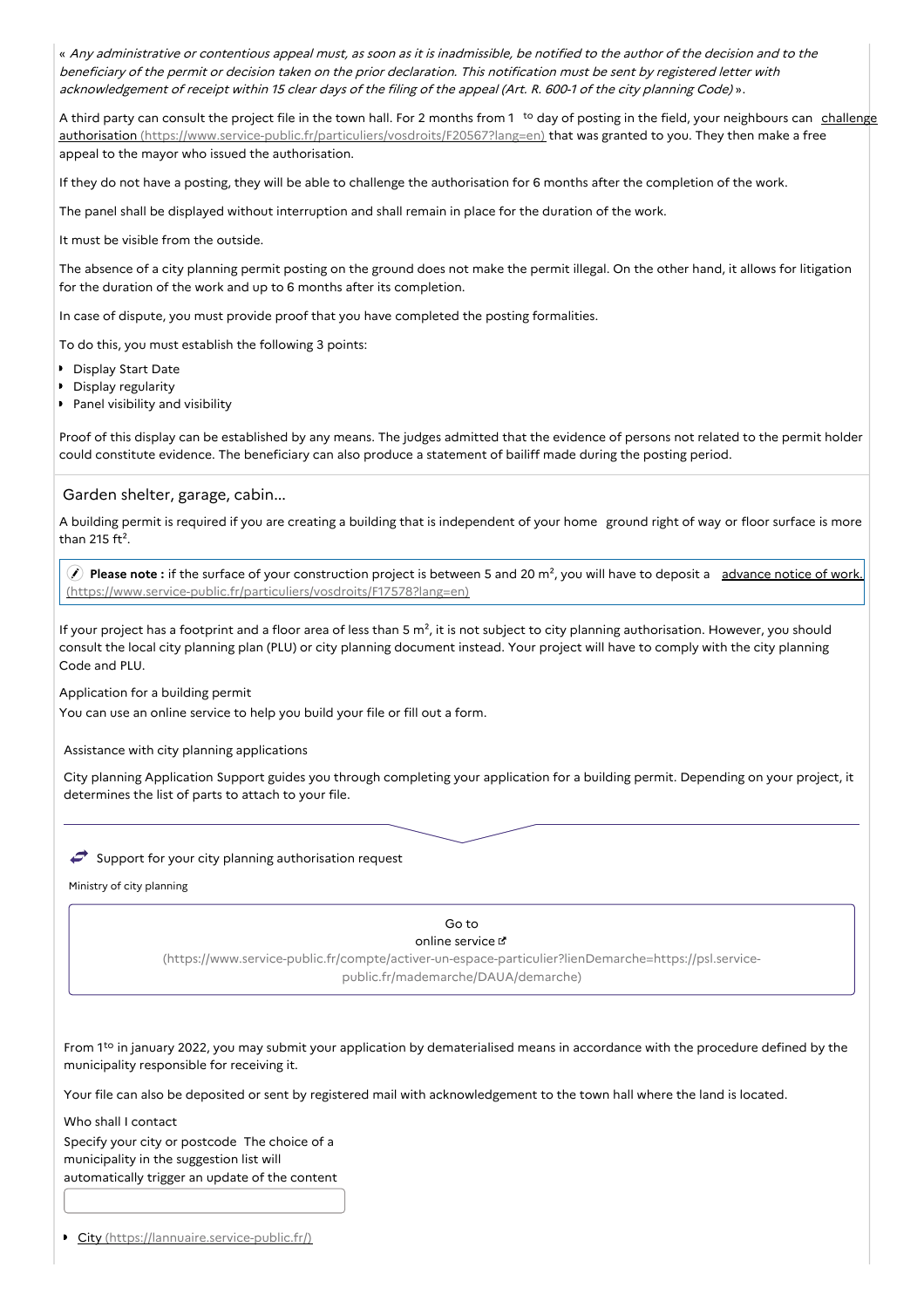Your application for a building permit can be made on a form.

Application for a building permit for a single house and/or its annexes (PCMI)

Cerfa n° 13406\*08 - Ministry of city planning

#### Go to form(pdf - 798.1 KB)

[\(https://www.formulaires.service-public.fr/gf/cerfa\\_13406.do\)](https://www.formulaires.service-public.fr/gf/cerfa_13406.do)

Consult the online manual

- Notice Permit to build, build, demolish, pre-declaration [\(https://www.formulaires.service-public.fr/gf/getNotice.do?](https://www.formulaires.service-public.fr/gf/getNotice.do?cerfaNotice=51434&cerfaFormulaire=88065) cerfaNotice=51434&cerfaFormulaire=88065)
- **Help Sheet for the Calculation of Floor and Taxable Surface & [\(https://www.formulaires.service-public.fr/gf/getAnnexe.do?](https://www.formulaires.service-public.fr/gf/getAnnexe.do?cerfaAnnexe=2&cerfaFormulaire=13406*08)** cerfaAnnexe=2&cerfaFormulaire=13406\*08)

**F** Formulaires annexes

Document to be attached to the building permit when several persons are involved in the same project: > Complementary/other applicants for the same project of [\(https://www.formulaires.service-public.fr/gf/getAnnexe.do?](https://www.formulaires.service-public.fr/gf/getAnnexe.do?cerfaAnnexe=3&cerfaFormulaire=88065*08) cerfaAnnexe=3&cerfaFormulaire=88065\*08)

The construction permit file includes the following documents:

Form

- Declaration of the elements necessary for the calculation of taxes (from which the development tax (https://www.service- $\bullet$ [public.fr/particuliers/vosdroits/F23263?lang=en\)](https://www.service-public.fr/particuliers/vosdroits/F23263?lang=en) or payment for subdensity)
- **Attachment Slip** that identifies the parts you want to supply according to your project

Some documents must be attached to the folder:

- **Situation plan** of the land within the commune, which specifies its scale and its orientation towards the north
- **Mass Plan** of the buildings, rated in the 3 dimensions which specifies its scale and the orientation of the land in relation to the north
- **Cutting plan** which specifies the location of the construction in relation to the land profile
- **Notice** describing the terrain and presenting the project
- **Roof and façade map** for all projects. It must show the initial and future state when the project has the effect of modifying the facades or roofs
- **Graphic Document** such as freehand sketches or computer simulations. It allows you to evaluate the insertion of the project in its environment
- **Photo** to place the land in its **nearby**
- **Photo** to place the land in its **remote environment**

Additional parts may be required depending on your project.

**FYI :** the administration can request only the documents provided in the attachment form.

If you are in the metropolitan area, you must also include a **certificate of recognition of thermal regulation**.

You will have to go back to town:

- 4 full folders
- $\ddot{\phantom{a}}$ 5 additional copies of the status plan
- **5** more copies of the mass plan
- **5** more copies of cutting plan

Additional copies of the permit and attached file are required if your project is located in a protected site (near historic monuments, remarkable heritage sites or protected site classified or pending). To find out if you are in this situation, ask the city planning department of your town hall.

From  $1<sup>to</sup>$  in january 2022, you may submit your application by dematerialised means in accordance with the procedure defined by the municipality responsible for receiving it.

Your file can also be deposited or sent by registered mail with acknowledgement to the town hall where the land is located.

Who shall Lcontact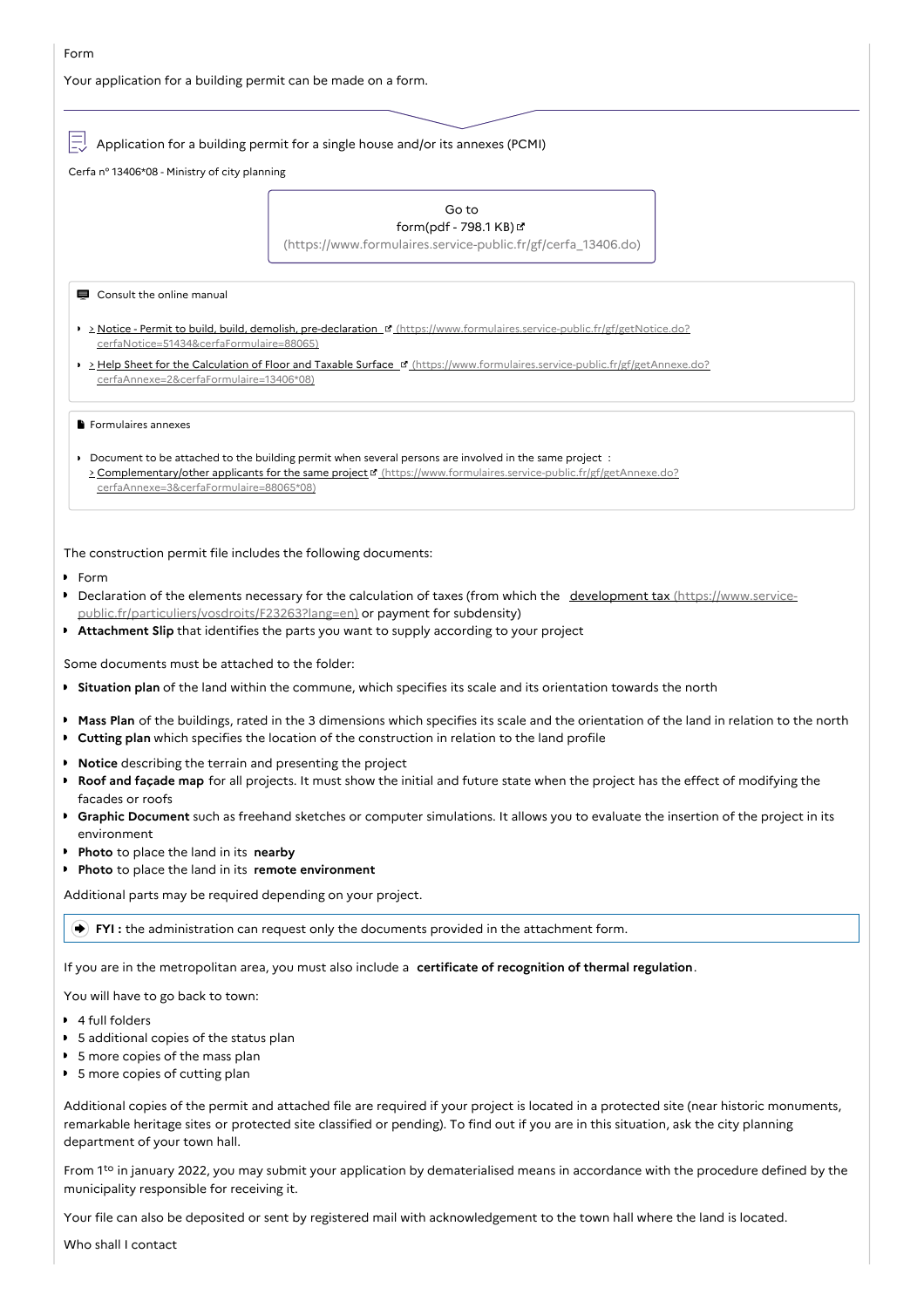Specify your city or postcode The choice of a municipality in the suggestion list will automatically trigger an update of the content

City [\(https://lannuaire.service-public.fr/\)](https://lannuaire.service-public.fr/)

Upon receipt of your application for a permit, the town hall issues or sends you a receipt. It shall include a registration number indicating the starting point of the date from which the work may begin.

If your file is incomplete, the town hall has 1 month to claim the missing pieces. You will then have 3 months to complete it. If you do not provide the missing parts, your application will be considered rejected.

A Notice of Application for a Permit is posted in the City Hall within 15 days of your filing and for the duration of the investigation of the file. This notice specifies the essential characteristics of your project.

Instruction Time

General case

Instruction time is **2 months for a single house and its annexes** and 3 months for other projects.

Remarkable heritage site

The investigation period is 3 months. You will be informed within one month of the filing of your application.

On the edge of a historical monument

The investigation period is 3 months. You will be informed within one month of the filing of your application.

Decisions of the City Council

The building permit shall be granted if the proposed works comply with the rules of land use, location, destination, nature, architecture, dimensions, sanitation of buildings and development of their surroundings.

The planned construction must comply with the local city planning plan in force in the municipality.

If a city planning certificate has been issued

If the permit is filed within 18 months of the issuance of the city planning certificate, the city planning, fee and contribution rules apply as they existed on the date of the certificate. They can't be questioned.

If the project is located in a subdivision

During the 5 years following the authorisation to leave, the town hall applies the same city planning rules. When the subdivision has been subject to a preliminary declaration of works (SOW), this 5-year period begins on the date of non-opposition. When a development permit has been issued, the time limit begins on the completion date of the development.

Answer from City Hall

City Hall can accept or reject your request. It may also suspend its decision ( stay).

Répondez aux questions successives et les réponses s'afficheront automatiquement

Acceptance

The decision of the town hall takes the form of an order. This decision is sent to you by registered letter with notification of receipt or by email.

 **Warning :** within <sup>3</sup> months of the date of the permit decision, the town hall may withdraw <sup>a</sup> permit if it considers that it was issued illegally.

Refusal

Refusal to issue a building permit takes the form of a reasoned order. It shall also indicate the means and time limits for appeal. This decision is sent to you by registered letter with notification of receipt or by email.

You can ask the town hall to review its position within 2 months of the refusal by registered letter with notice of receipt.

Who shall I contact

Specify your city or postcode The choice of a municipality in the suggestion list will automatically trigger an update of the content

City [\(https://lannuaire.service-public.fr/\)](https://lannuaire.service-public.fr/)

No response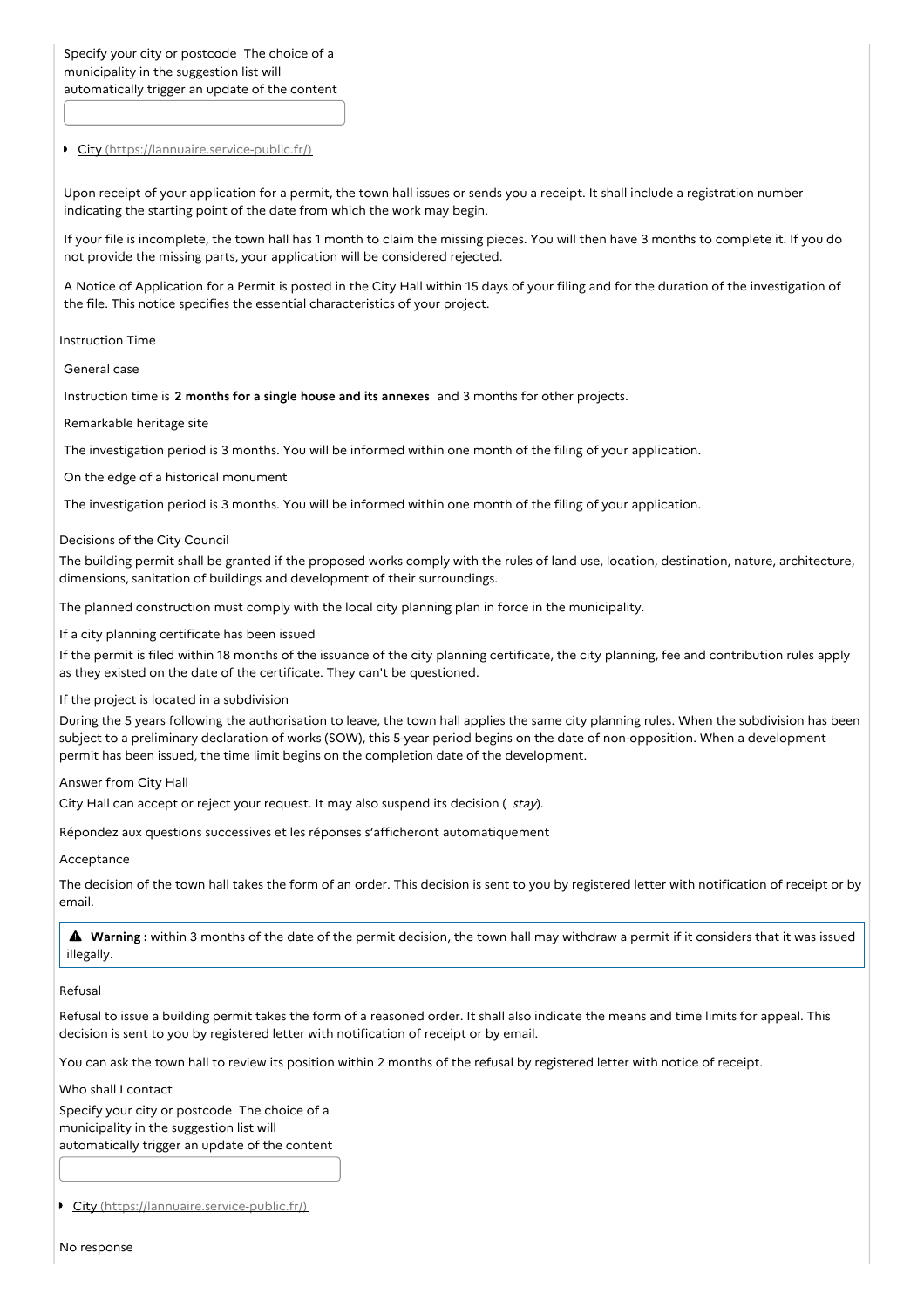If you do not receive a reply from the town hall after the investigation period has expired, **permit is tacitly granted**.

Upon your request, the City Council may issue you a certificate stating that you have not opposed the application.

If you do not obtain this certificate within 2 months of your request, you can appeal to the administrative court (https://www.service[public.fr/particuliers/vosdroits/F2478?lang=en\).](https://www.service-public.fr/particuliers/vosdroits/F2478?lang=en)

 **Warning :** within <sup>3</sup> months of the date of the permit decision, the town hall may withdraw <sup>a</sup> permit if it considers that it was issued illegally.

Failure to respond can also mean an implicit denial of a permit. This is the case for a project submitted to the agreement of the architect of the French Buildings (ABF) when he has issued an unfavourable opinion or a favourable opinion with prescriptions. The same applies to a project involving a building listed as a historic monument.

Stay

**City Hall can suspend its decision for 2 years** by taking a decision to stay a reasoned decision.

A decision on any application for authorisation of works, constructions or installations may be stayed in the following cases:

- The land is part of the perimeter of a Concerted Development Zone (CAZ)
- At the time of initiation of the pre-public utility (DUP) investigation of an operation
- The planned construction may jeopardise or increase the cost of carrying out public works or carrying out a development operation
- The planned constructions are likely to compromise or make it more expensive to execute the future local city planning plan (PLU)
- The project is located in an area that is destined to be in the heart of a national park

Upon expiry of the 2-year stay of proceedings, the City Hall must, on simple confirmation of your application for a building permit, examine your file and decide within 2 months.

 **FYI :** the owner of land who has been granted a stay of proceedings may demand that the community (or the public service which has taken the initiative) purchase its land.

Term

The building permit is valid for 3 years.

It is out of date if you have not started the work within 3 years or if, after this period, you interrupt it for more than 1 year.

The time limit may be extended 2 times for 1 year. You must apply for at least 2 months **before your licence expires** . This request for an extension is sent on free paper, in 2 copies, by registered letter with notice of receipt or filed in town hall.

The town hall has 2 months to answer you. If no reply is received, your request for extension is accepted.

You are not given a deadline to complete your work and you can schedule it. They must be large enough and never interrupted for more than a year.

Who shall I contact

Specify your city or postcode The choice of a municipality in the suggestion list will automatically trigger an update of the content

City [\(https://lannuaire.service-public.fr/\)](https://lannuaire.service-public.fr/)

Field Display

The posting of the building permit in the field is mandatory.

You must display your permission on a panel as soon as notification of the order or from the date on which the tacit permit (or the decision not to oppose the prior declaration) is acquired.

The display is made by a rectangular panel at least 80 centimetres long and wide.

You can find this type of panel in DIY stores.

The sign shall be settled so that the information contained therein is clearly legible from the highway or from spaces open to the public throughout the construction period.

The display panel must include the following information:

- Name
- Corporate name
- Name of the architect responsible for the architectural project
- Date of issue of permit and its number
- Nature of the project and the area of the land
- Address of the town hall where the file can be consulted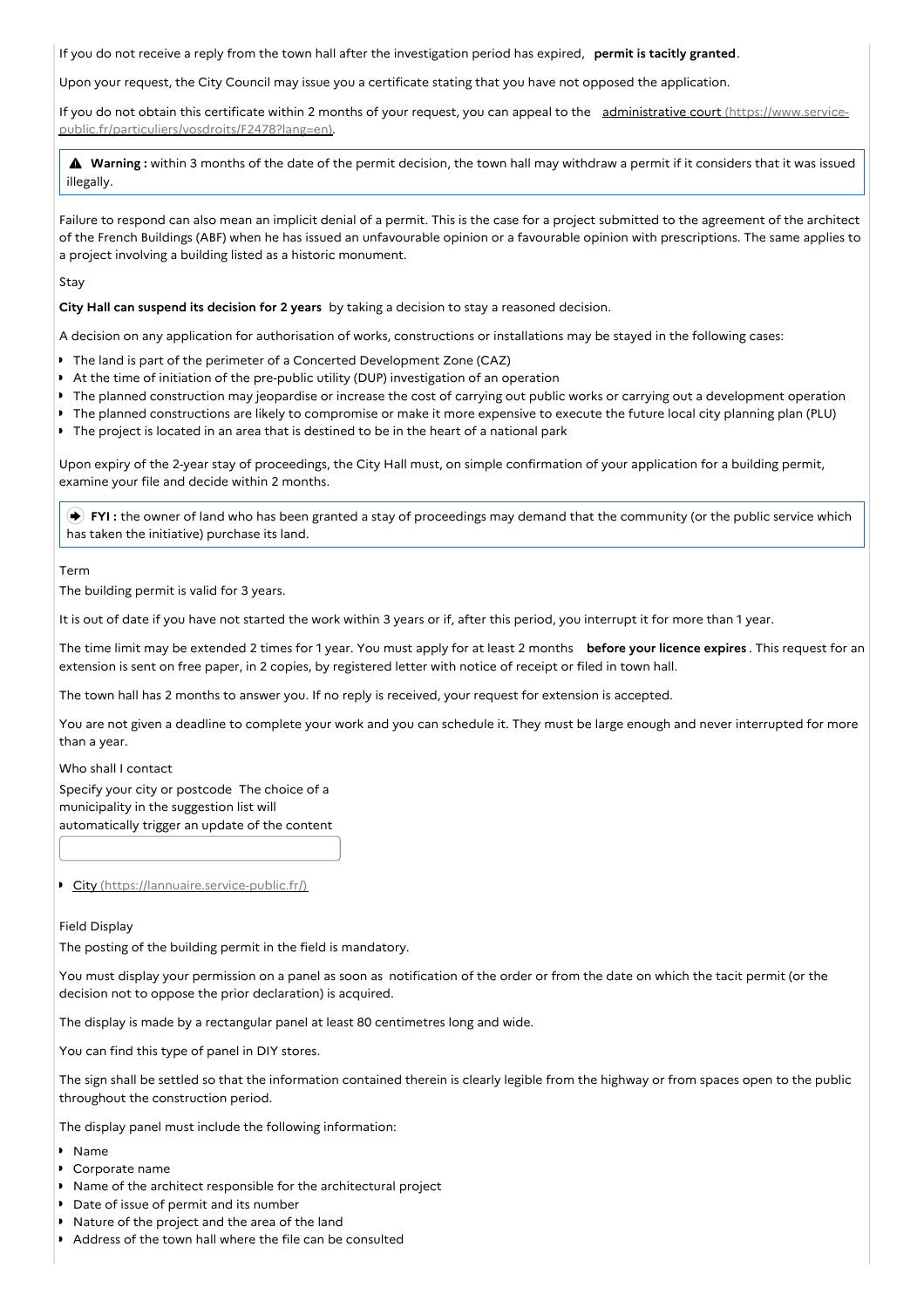If the project provides for **buildings**, the floor surface and the height of the construction(s) in metres relative to the natural ground.

If the project involves **housing**, it shall specify the maximum number of lots.

If the project involves **campsite or leisure park**, it shall give the total number of locations and, if applicable, the number of locations reserved for light-duty recreational housing.

If the project provides for **demolitions**, it shall indicate the surface of the building or buildings to be demolished.

The display panel shall be marked as follows:

« Right of appeal: »

« The time limit for bringing a complaint is two months from the first day of a continuous period of two months of posting on the ground of this panel (art. R. 600-2 of the city planning code). »

« Any administrative or contentious appeal must, as soon as it is inadmissible, be notified to the author of the decision and to the beneficiary of the permit or decision taken on the prior declaration. This notification must be sent by registered letter with acknowledgement of receipt within <sup>15</sup> clear days of the filing of the appeal (Art. R. 600-1 of the city planning Code) ».

A third party can consult the project file in the town hall. For 2 months from 1<sup>to</sup> day of posting in the field, your neighbours can challenge authorisation [\(https://www.service-public.fr/particuliers/vosdroits/F20567?lang=en\)](https://www.service-public.fr/particuliers/vosdroits/F20567?lang=en) that was granted to you. They then make a free appeal to the mayor who issued the authorisation.

If they do not have a posting, they will be able to challenge the authorisation for 6 months after the completion of the work.

The panel shall be displayed without interruption and shall remain in place for the duration of the work.

It must be visible from the outside.

The absence of a city planning permit posting on the ground does not make the permit illegal. On the other hand, it allows for litigation for the duration of the work and up to 6 months after its completion.

In case of dispute, you must provide proof that you have completed the posting formalities.

To do this, you must establish the following 3 points:

- **Display Start Date**
- **Display regularity**
- **Panel visibility and visibility**

Proof of this display can be established by any means. The judges admitted that the evidence of persons not related to the permit holder could constitute evidence. The beneficiary can also produce a statement of bailiff made during the posting period.

## Change destination

The change of destination Change the assignment of all or part of a building. For example, a business can become a home.

You must apply for a building permit if the change of destination is accompanied by work that changes the bearing structure or facade of your construction.

 **Please note :** if you change the destination of all or part of a building without changing the supporting structure or the façade, you must leave a prior declaration of work [\(https://www.service-public.fr/particuliers/vosdroits/F17578?lang=en\)](https://www.service-public.fr/particuliers/vosdroits/F17578?lang=en).

Application for a building permit

You can use an online service to help you build your file or fill out a form.

Assistance with city planning applications

Your application for a building permit can be made on an online service with input.

## $\iff$  Support for your city planning authorisation request

Ministry of city planning

# Go to

online service

[\(https://www.service-public.fr/compte/activer-un-espace-particulier?lienDemarche=https://psl.service](https://www.service-public.fr/compte/activer-un-espace-particulier?lienDemarche=https://psl.service-public.fr/mademarche/DAUA/demarche)public.fr/mademarche/DAUA/demarche)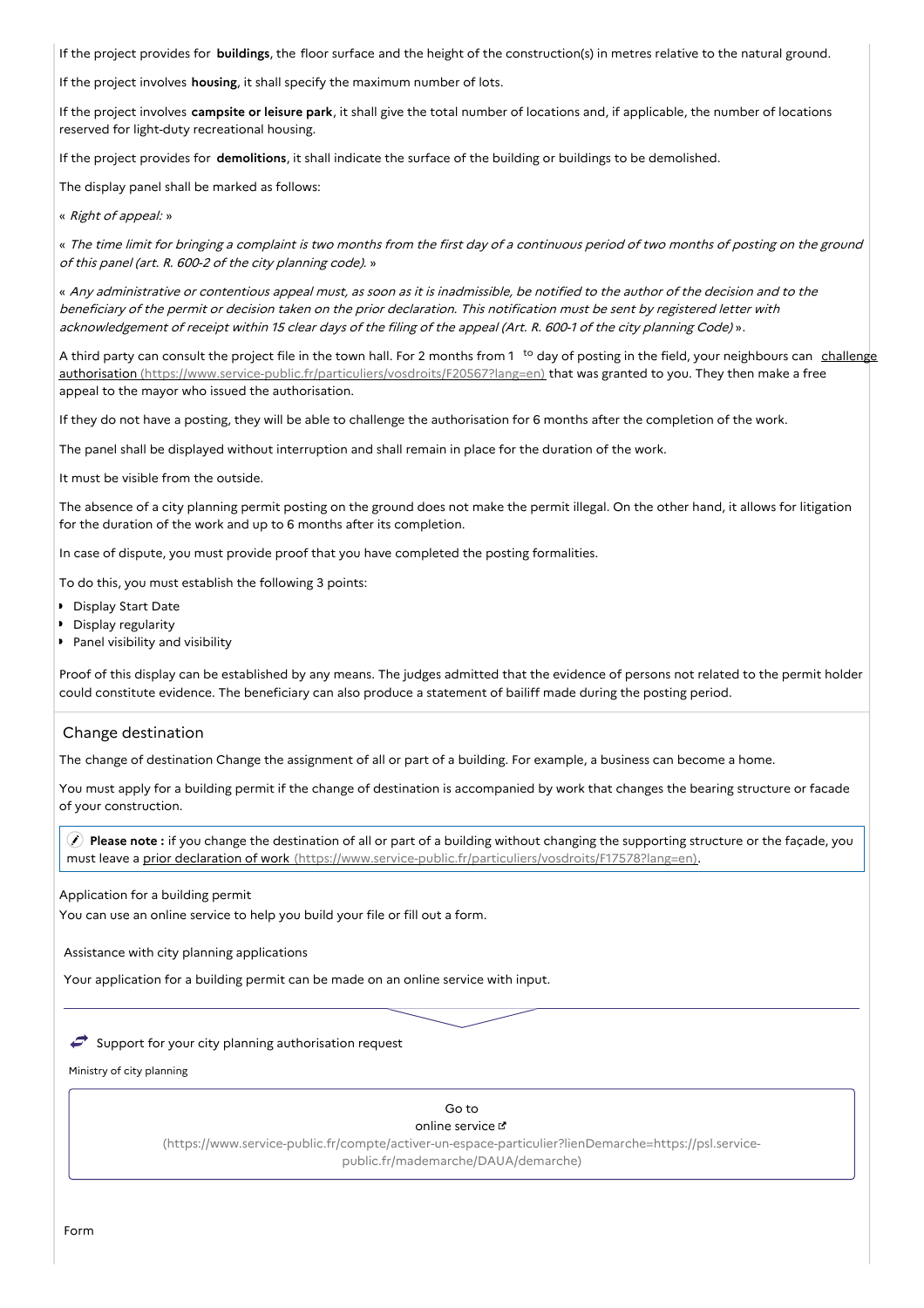Application for a building permit for a single house and/or its annexes (PCMI)

Cerfa n° 13406\*08 - Ministry of city planning

| Go to                  |  |
|------------------------|--|
| form(pdf - 798.1 KB) & |  |

[\(https://www.formulaires.service-public.fr/gf/cerfa\\_13406.do\)](https://www.formulaires.service-public.fr/gf/cerfa_13406.do)

**E** Consult the online manual

- > Notice Permit to build, build, demolish, pre-declaration <sup>of</sup> [\(https://www.formulaires.service-public.fr/gf/getNotice.do?](https://www.formulaires.service-public.fr/gf/getNotice.do?cerfaNotice=51434&cerfaFormulaire=88065) cerfaNotice=51434&cerfaFormulaire=88065)
- Help Sheet for the Calculation of Floor and Taxable Surface [\(https://www.formulaires.service-public.fr/gf/getAnnexe.do?](https://www.formulaires.service-public.fr/gf/getAnnexe.do?cerfaAnnexe=2&cerfaFormulaire=13406*08) cerfaAnnexe=2&cerfaFormulaire=13406\*08)

Formulaires annexes

Document to be attached to the building permit when several persons are involved in the same project : > Complementary/other applicants for the same project d' [\(https://www.formulaires.service-public.fr/gf/getAnnexe.do?](https://www.formulaires.service-public.fr/gf/getAnnexe.do?cerfaAnnexe=3&cerfaFormulaire=88065*08) cerfaAnnexe=3&cerfaFormulaire=88065\*08)

Your form must be completed with parts listed only on the form's instructions.

You must submit your application (form and documents to be provided) to your town hall in 4 copies.

This can be deposited on site or sent by registered letter with notice of receipt.

Who shall I contact Specify your city or postcode The choice of a municipality in the suggestion list will automatically trigger an update of the content

● City [\(https://lannuaire.service-public.fr/\)](https://lannuaire.service-public.fr/)

On this occasion, the town hall issues or sends you a receipt with a registration number indicating the starting point of the date from which the work can begin.

Additional copies are sometimes necessary (for example for work on a building located in a protected area or work subject to the opinion or agreement of the French Buildings...).

To find out if you are in this situation, you must first contact the city planning department of your town hall.

Instruction Time

General case

Instruction time is **2 months for a single house and its annexes** and 3 months for other projects.

Remarkable heritage site

The investigation period is 3 months. You will be informed within one month of the filing of your application.

On the edge of a historical monument

The investigation period is 3 months. You will be informed within one month of the filing of your application.

Decisions of the City Council

The building permit shall be granted if the proposed works comply with the rules of land use, location, destination, nature, architecture, dimensions, sanitation of buildings and development of their surroundings.

The planned construction must comply with the local city planning plan in force in the municipality.

If a city planning certificate has been issued

If the permit is filed within 18 months of the issuance of the city planning certificate, the city planning, fee and contribution rules apply as they existed on the date of the certificate. They can't be questioned.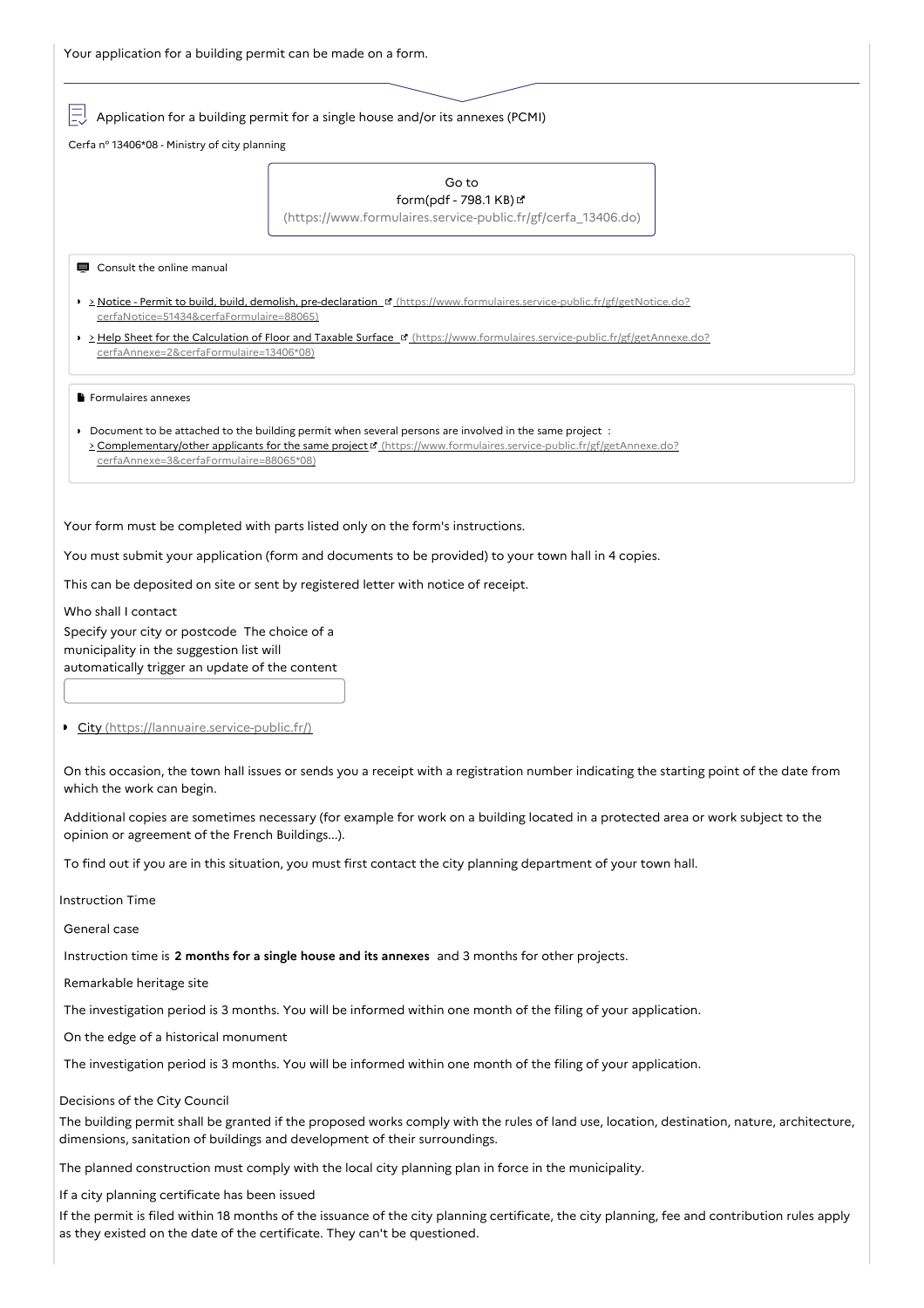If the project is located in a subdivision

During the 5 years following the authorisation to leave, the town hall applies the same city planning rules. When the subdivision has been subject to a preliminary declaration of works (SOW), this 5-year period begins on the date of non-opposition. When a development permit has been issued, the time limit begins on the completion date of the development.

Answer from City Hall

City Hall can accept or reject your request. It may also suspend its decision ( stay).

Répondez aux questions successives et les réponses s'afficheront automatiquement

Acceptance

The decision of the town hall takes the form of an order. This decision is sent to you by registered letter with notification of receipt or by email.

 **Warning :** within <sup>3</sup> months of the date of the permit decision, the town hall may withdraw <sup>a</sup> permit if it considers that it was issued illegally.

## Refusal

Refusal to issue a building permit takes the form of a reasoned order. It shall also indicate the means and time limits for appeal. This decision is sent to you by registered letter with notification of receipt or by email.

You can ask the town hall to review its position within 2 months of the refusal by registered letter with notice of receipt.

Who shall I contact

Specify your city or postcode The choice of a municipality in the suggestion list will automatically trigger an update of the content

City [\(https://lannuaire.service-public.fr/\)](https://lannuaire.service-public.fr/)

## No response

If you do not receive a reply from the town hall after the investigation period has expired, **permit is tacitly granted**.

Upon your request, the City Council may issue you a certificate stating that you have not opposed the application.

If you do not obtain this certificate within 2 months of your request, you can appeal to the administrative court (https://www.service[public.fr/particuliers/vosdroits/F2478?lang=en\).](https://www.service-public.fr/particuliers/vosdroits/F2478?lang=en)

 **Warning :** within <sup>3</sup> months of the date of the permit decision, the town hall may withdraw <sup>a</sup> permit if it considers that it was issued illegally.

Failure to respond can also mean an implicit denial of a permit. This is the case for a project submitted to the agreement of the architect of the French Buildings (ABF) when he has issued an unfavourable opinion or a favourable opinion with prescriptions. The same applies to a project involving a building listed as a historic monument.

## Stay

**City Hall can suspend its decision for 2 years** by taking a decision to stay a reasoned decision.

A decision on any application for authorisation of works, constructions or installations may be stayed in the following cases:

- The land is part of the perimeter of a Concerted Development Zone (CAZ)
- At the time of initiation of the pre-public utility (DUP) investigation of an operation
- The planned construction may jeopardise or increase the cost of carrying out public works or carrying out a development operation
- The planned constructions are likely to compromise or make it more expensive to execute the future local city planning plan (PLU)
- The project is located in an area that is destined to be in the heart of a national park

Upon expiry of the 2-year stay of proceedings, the City Hall must, on simple confirmation of your application for a building permit, examine your file and decide within 2 months.

**FYI** : the owner of land who has been granted a stay of proceedings may demand that the community (or the public service which has taken the initiative) purchase its land.

#### Term

The building permit is valid for 3 years.

It is out of date if you have not started the work within 3 years or if, after this period, you interrupt it for more than 1 year.

The time limit may be extended 2 times for 1 year. You must apply for at least 2 months **before your licence expires** . This request for an extension is sent on free paper, in 2 copies, by registered letter with notice of receipt or filed in town hall.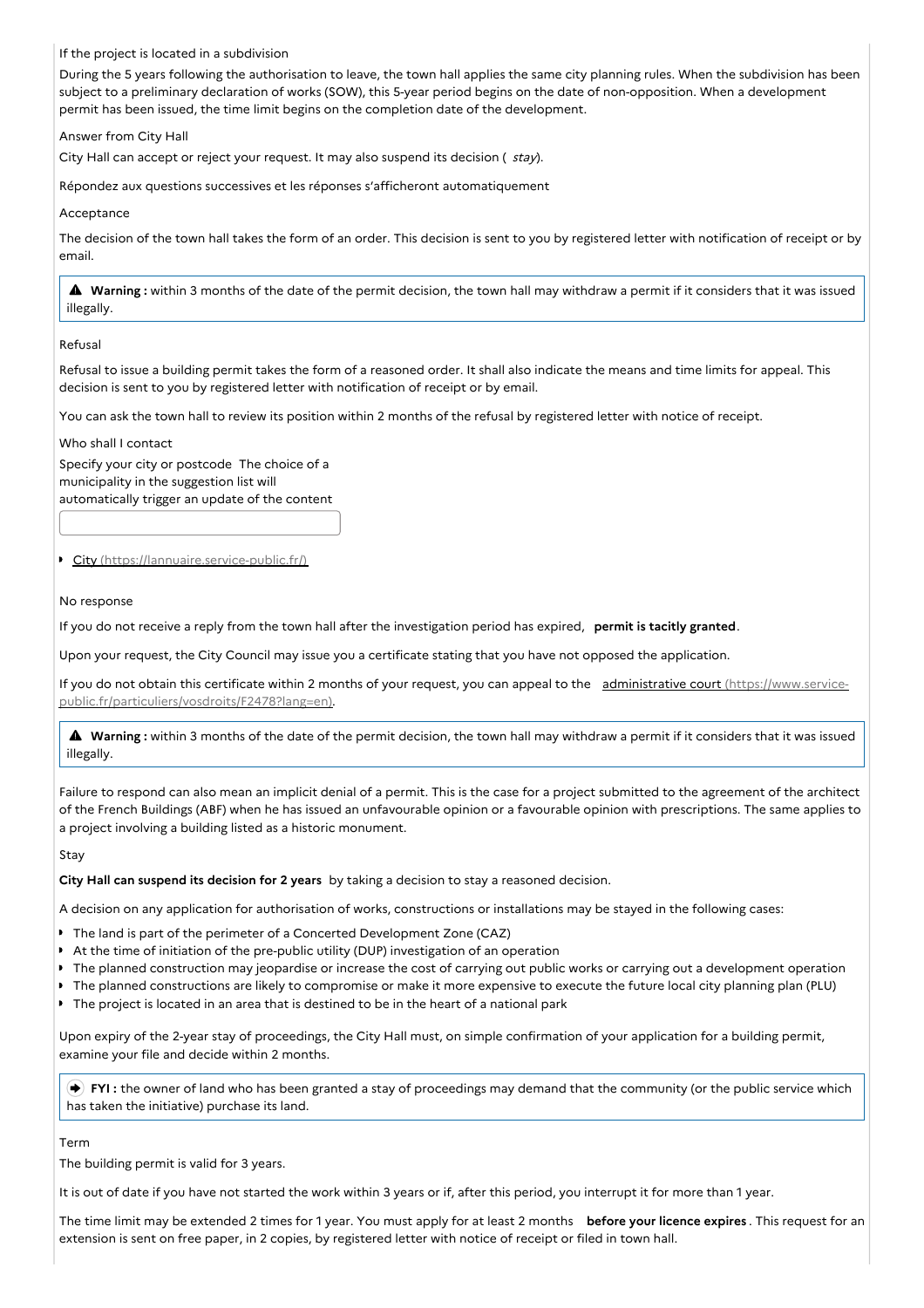The town hall has 2 months to answer you. If no reply is received, your request for extension is accepted.

You are not given a deadline to complete your work and you can schedule it. They must be large enough and never interrupted for more than a year.

Who shall I contact

Specify your city or postcode The choice of a municipality in the suggestion list will automatically trigger an update of the content

City [\(https://lannuaire.service-public.fr/\)](https://lannuaire.service-public.fr/)

## Identical reconstruction

Répondez aux questions successives et les réponses s'afficheront automatiquement

Buildings built before 1943

The owner of a building destroyed or demolished for less than 10 years has the right to reconstruct it identically, despite any changes in the city planning rules. He has to file a building permit in town.

Buildings built after 1943

The owner of a building destroyed or demolished for less than 10 years has the right to reconstruct it identically, despite any changes in the city planning rules. He has to file a building permit in town.

The local city planning plan, the community map or the plan for the prevention of foreseeable natural hazards may prohibit reconstruction. They can be consulted in the town hall.

## Who shall I contact

Specify your city or postcode The choice of a municipality in the suggestion list will automatically trigger an update of the content

City [\(https://lannuaire.service-public.fr/\)](https://lannuaire.service-public.fr/)

## Statute and miscellaneous references

- City planning Code: Articles L421-1 to L421-9 **¤** [\(https://www.legifrance.gouv.fr/codes/id/LEGISCTA000006158675/\)](https://www.legifrance.gouv.fr/codes/id/LEGISCTA000006158675/) Construction work
- City planning Code: R421-14 [\(https://www.legifrance.gouv.fr/codes/article\\_lc/LEGIARTI000031764577\)](https://www.legifrance.gouv.fr/codes/article_lc/LEGIARTI000031764577) Construction work
- City planning Code: Article L111-15 [\(https://www.legifrance.gouv.fr/codes/id/LEGIARTI000031210209/\)](https://www.legifrance.gouv.fr/codes/id/LEGIARTI000031210209/) Identical reconstruction
- City planning Code: Articles R\*423-1 and R\*423-2 **¤** (http://www.legifrance.gouv.fr/affichCode.do? [idSectionTA=LEGISCTA000006176113&cidTexte=LEGITEXT000006074075\)](http://www.legifrance.gouv.fr/affichCode.do?idSectionTA=LEGISCTA000006176113&cidTexte=LEGITEXT000006074075) Application for <sup>a</sup> building permit
- City planning Code: Articles R\*431-5 to R\*431-12 **¤** (https://www.legifrance.gouv.fr/affichCode.do? [idSectionTA=LEGISCTA000006188190&cidTexte=LEGITEXT000006074075\)](https://www.legifrance.gouv.fr/affichCode.do?idSectionTA=LEGISCTA000006188190&cidTexte=LEGITEXT000006074075) Building permit application
- Construction and Housing Code: items R162-5 to R162-7 **E** [\(https://www.legifrance.gouv.fr/codes/section\\_lc/LEGITEXT000006074096/LEGISCTA000043819261\)](https://www.legifrance.gouv.fr/codes/section_lc/LEGITEXT000006074096/LEGISCTA000043819261) Construction of an individual home and accessibility
- City planning Code: Article R\*431-2 [\(https://www.legifrance.gouv.fr/codes/article\\_lc/LEGIARTI000038682379\)](https://www.legifrance.gouv.fr/codes/article_lc/LEGIARTI000038682379) Derogations from the principle of compulsory use of an architect
- City planning Code: Article L424-5 **¤** (https://www.legifrance.gouv.fr/affichCodeArticle.do? [idArticle=LEGIARTI000037667614&cidTexte=LEGITEXT000006074075\)](https://www.legifrance.gouv.fr/affichCodeArticle.do?idArticle=LEGIARTI000037667614&cidTexte=LEGITEXT000006074075) Withdrawal of <sup>a</sup> decision
- Order of 11 October 2011 concerning the certificates Thermal Regulation 2012 **¤** [\(http://www.legifrance.gouv.fr/affichTexte.do?](http://www.legifrance.gouv.fr/affichTexte.do?cidTexte=JORFTEXT000024695233) cidTexte=JORFTEXT000024695233) Thermal Regulation Recognition Certification Model

#### Online services and forms

- Application for a building permit for a single house and/or its annexes (PCMI) [\(https://www.service-public.fr/particuliers/vosdroits/R11637?lang=en\)](https://www.service-public.fr/particuliers/vosdroits/R11637?lang=en) Form
- Application for a building permit (other than for an individual house or its annexes) [\(https://www.service-public.fr/particuliers/vosdroits/R20835?lang=en\)](https://www.service-public.fr/particuliers/vosdroits/R20835?lang=en) Form
- Support for your city planning authorisation request [\(https://www.service-public.fr/particuliers/vosdroits/R52221?lang=en\)](https://www.service-public.fr/particuliers/vosdroits/R52221?lang=en)